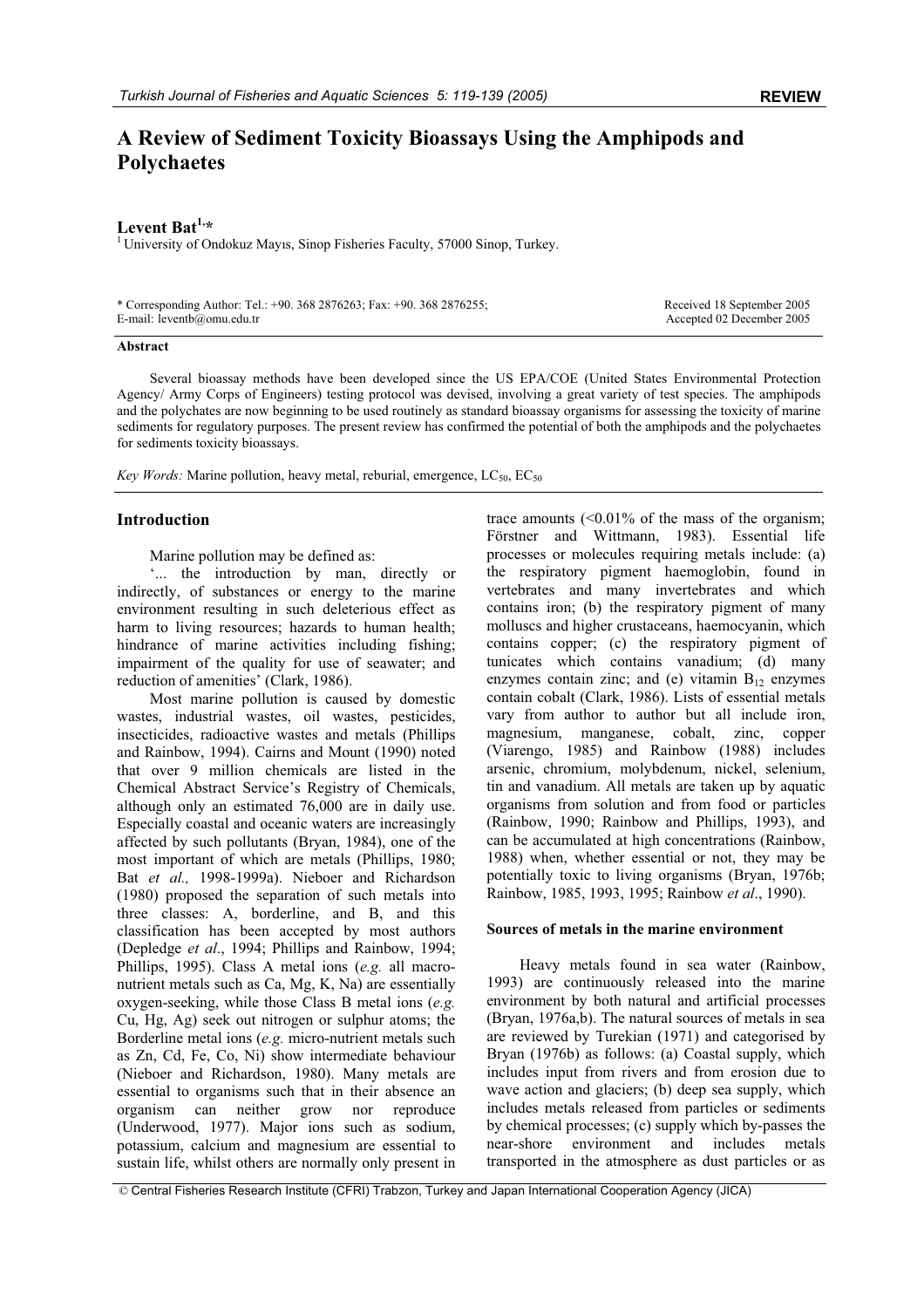aerosols and also material which is produced by glacial erosion in polar regions and is transported by floating ice.

Anthropogenic sources of metals include: (a) atmospheric input from the burning of fossil fuels, the smelting and refining of metals, the use of leaded petrol in motor vehicles, fly ash from power stations and the use of seawater discharges cooling from operations at power stations. For some metals, inputs to the atmosphere as a result of human activities are greater than natural inputs and the sea acts as a sink for atmospheric contamination (Clark, 1986); (b) mining activities, such as tailings; (c) industrial processing of ores and the use of metal components, such as electroplating, pigments, electrical wiring, batteries, galvanising, fertilisers; (d) the release of sewage (Depledge *et al*., 1994), which was dumped at sea in considerable quantities by Britain and it has a high organic content with heavy metals (Clark, 1986); (e) contamination from ships in docks and harbours from the use of metals such as copper, tin and mercury in antifouling points and other metals such as lead, chromium and zinc in preservative paints (Bellinger and Benham, 1978; Young *et al*., 1979); (f) dredging spoil, particularly from industrialised estuaries may contain heavy metals and other contaminants which are then transferred to the dumping grounds (Clark, 1986).

#### **Metals in Sediments**

When introduced into the sea, organic and inorganic contaminants, particularly heavy metals, eventually accumulate in sediment (Luoma, 1983; Salomons *et al*., 1987; Tessier and Campbell, 1987) which become repositories or sinks (Waldichuk, 1985; Phillips, 1995). Sediments are also an ecologically important component of the aquatic environment and may play an important role in mediating the exchange of contaminants between particulate, dissolved and biological phases (Reynoldson and Day, 1993). Estuarine sediments are the major compartment in the coastal environment for heavy metals and other toxic materials by virtue of their small particle size (Davies-Colley *et al*., 1984) and contain variable concentrations of both essential and non-essential metals (Luoma and Bryan, 1978). Because of increasing industrial and recreational demands on coastal areas, especially estuarine environments, these systems have come under everincreasing stress with resultant habitat deterioration and pollution leading to deleterious effects on benthic and pelagic communities, fisheries and eventually to human health through direct contact of organisms with the sediment or by resuspension of contaminated particles into the overlying water.

Estuaries are important habitats for wildlife and have historically been used as a source of food for transport and for disposing of waste material

(McLusky, 1981). Many organisms live in or on estuarine sediments, including several economically important species and species involved in food chains terminating in shorebirds and fish of conservation significance (Adams *et al*., 1992). The protection of an estuarine or marine habitat from damage due to contaminants requires an understanding of both the sensitivity of invertebrates to contaminants and their ecological requirements. Toxicity tests are a convenient and appropriate way of accessing this sensitivity and also have the advantage of reflecting the bioavailable fraction of a contaminant, which can be very different from the total amount determined by chemical analysis (Hill *et al*., 1993).

#### **Sediment Toxicity Tests**

Historically, the evaluation of contaminant effects has emphasised surface waters rather than sediments (Ingersoll, 1995). For example, Standard Methods for the Examination of Water and Wastewater (1976) include a coverage of the general terminology and procedures for performing bioassays. Tentative procedures for undertaking amphipod bioassays appeared for the first time in the 14<sup>th</sup> edition (1976) although only freshwater amphipods (gammarids) were recommended. Marine polychaete annelids including *Neanthes arenaceodentata*, *N. succinea*, *N. virens*, *Capitella capitata* and *Ophryotrocha* sp. were also recommended for the characterisation of water toxicity. Sediment toxicity testing began in late 1970s (Burton, 1991), but the science of sediment toxicity is still very young (Burton and Scott, 1992; Ingersoll, 1995) and there were no standard methods for conducting sediment toxicity tests until the early 1990s (Burton and Scott, 1992). Even so, no completely standardised methodology has been published (Luoma and Ho, 1993), despite the advantages of these techniques for providing information on the ecological impact of contaminated sediment (Chapman and Long, 1983; Chapman, 1989; Long and Chapman, 1985; Bat and Raffaelli, 1998a; 1998b).

Sediment toxicity may be defined as : 'the ecological and biological changes that are caused by contaminated sediments' or 'an adverse response observed in a test organism exposed to a contaminated sediment' (Luoma and Ho, 1993).

According to Chapman (1989), sediment bioassays can be used in two separate ways to develop sediment quality criteria: (a) sediment bioassay and chemical analyses can be conducted with sediments collected from contaminated and reference areas. The bioassay responses can be compared quantitatively to identify whether problems exist and the levels of contaminants in sediments can be related to the bioassay responses; (b) dose-response relationships can be developed in the laboratory by spiking sediments with individual and mixed contaminants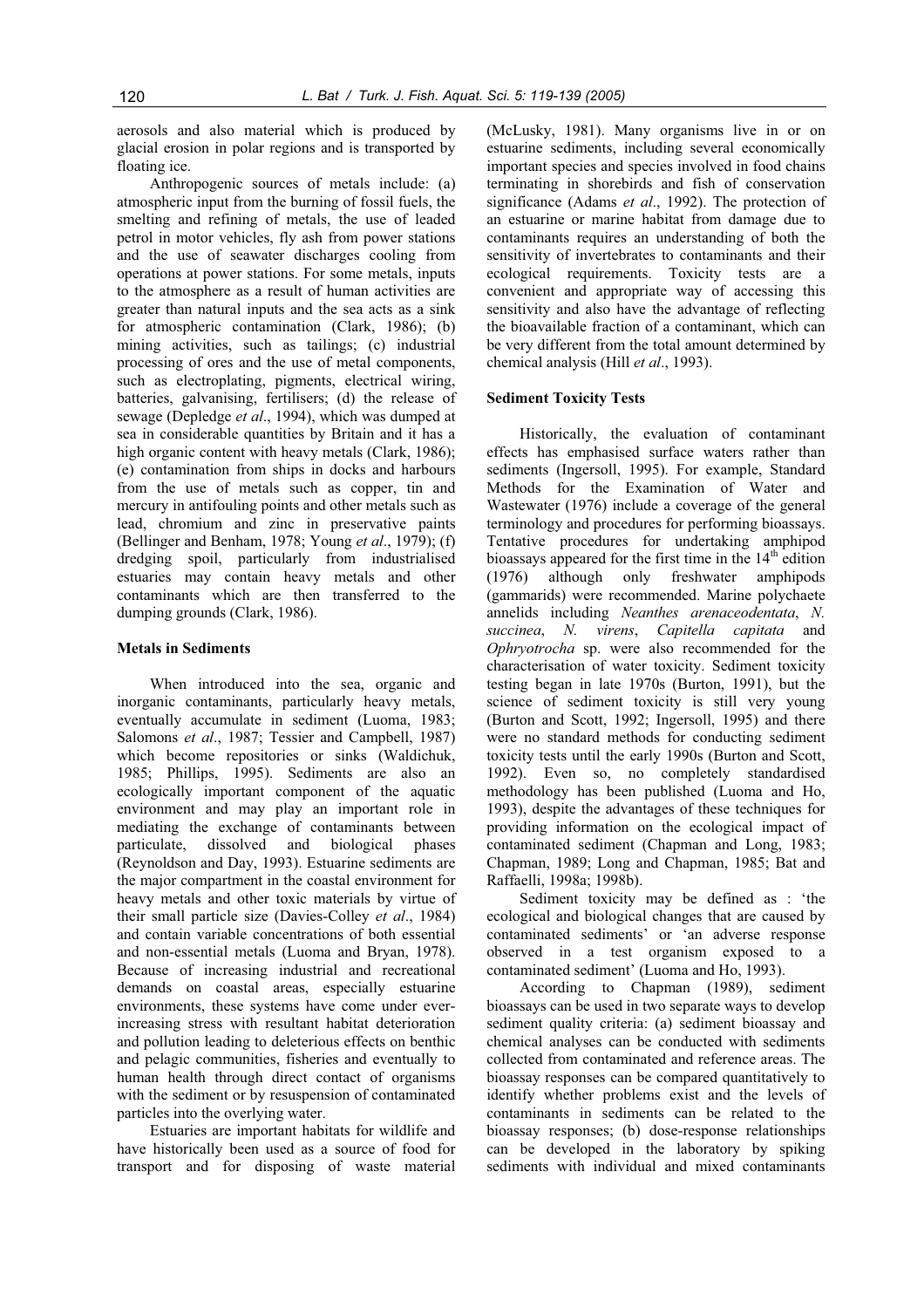and then carrying out bioassays on these sediments. A variety of test methods have been developed by the American Public Health Association (APHA), the American Society for Testing and Materials (ASTM), the U.S. Environmental Protection Agency (EPA) and the U.S. Army Corps of Engineers of Materials.

In developing a marine estuarine sediment bioassay protocol, a number of properties are desirable (DeWitt *et al*., 1989; Smith and Logan, 1993): (a) broad salinity tolerance; (b) high sensitivity to common sediment contaminants; (c) high survival rate under control conditions; (d) occupation of microhabitat(s) at or preferably, below the sedimentwater interface to ensure maximum and consistent exposure to sediment contaminants; (e) low sensitivity to natural sediment variables, such as particle size and organic content, to allow a wide variety of sediment types to be tested; (f) broad geographic range to enhance the breadth of its application as a test species; (g) ease of collection, handling and maintenance in the laboratory; (h) ecological importance in estuarine systems; and (i) the ability to be cultured or year-round availability from the field. Ideally, a sediment toxicity test should also be rapid, simple and inexpensive (Luoma and Ho, 1993; Ingersoll, 1995; Bat *et al.,* 1998-1999b).

Only relatively few species have been extensively used for toxicity testing (Cairns and Mount, 1990) and there is no single biological response or test species that can meet all environmental and legislative requirements for effective toxicity testing (Widdows, 1993; Ingersoll, 1995; Rand *et al*., 1995). Nevertheless, benthic invertebrates have great potential for sediment toxicity tests (Reynoldson and Day, 1993), because they are intimately associated with sediments either through their burrowing activity or by ingestion of sediment particles (Luoma, 1983; Reynoldson, 1987; Bryan and Langston, 1992; Reynoldson and Day, 1993; Bat and Raffaelli, 1996; Bat, 1998).

Amphipods have proved especially useful and are commonly employed in sediment toxicity tests (Luoma and Ho, 1993; Bat *et al., 19*96) because of their high sensitivity (Swartz *et al*., 1982, 1985a, b) and because their population densities are known to decline along pollution gradients in the field (Bellan-Santini, 1980). One of the first bioassays for testing the toxicity of dredged material confirmed the high sensitivity of the infaunal amphipod *Paraphoxus epistomus* compared to other infaunal non-amphipod species *Protothaca staminea*, *Macoma inquinata*, *Glycinde picta* and Cumacea (Swartz *et al*., 1979).

Many amphipods, such as *Corophium salmonins*, *C. spinicorne* (ASTM, 1990), *Gammarus fasciatus, G. pulex, G. lacustris, Crangonyx gracillus,*  and *Pentoperia hoyi* (Arthur, 1980; Burton, 1991) have been used or recommended for bioassays, sediments contaminated with heavy metals (Table 1). Other species, such as *Gammarus lacusta, G. duebeni,* 

*Echinogammarus pirloti, Stegocephaloides christianiensis, Hyperia galba, Hyale nilssoni, Talitrus saltator, Talorchestica deshayesii, Arcitalitrus dorrieni, Orchhestia cavimana* and particularly *O. mediterranea* have also been used extensively in the UK as coastal biomonitors of heavy metals (Rainbow and Moore, 1986; Moore and Rainbow, 1987; Rainbow *et al*., 1989; Weeks and Moore, 1991), but it is not appropriate to use them for sediment bioassays, because of their different (*e.g.* rocky) habitat.

Effects of the metals included the following: decreased survival, increased emergence from sediment, decreased burrowing or feeding activity and loss of ability to re-bury. Effects on uptake or depuration of metals were influenced by the presence of other metals, duration of exposure, metal concentrations, age (juvenile or adult), temperature and salinity. Many authors have investigated sublethal effects of exposing organisms to heavy metals, especially the effects on growth and the accumulation of metals in tissues. Some studies also showed that amphipods were the most sensitive taxon compared to crustaceans, mollusc and polychaetes. Because of the lack of a standard bioassay protocol, it would be unwise to compare the bioassay results from the different studies.

Polychaetes are also frequently employed in sediment toxicity tests (Luoma and Ho, 1993; Ingersoll, 1995; Table 2). Species used to date include *Cirriformia spirabrancha* (Milanovich *et al*., 1976), *Neanthes arenaceodentata* (Pesch and Morgan, 1978; Pesch, 1979; Pesch and Hoffman, 1983; Dillon *et al*., 1993), *Glycinde picta* (Swartz *et al*., 1979), *Crenodrilus serratus* (Reish, 1980), *Arenicola cristata* (Schoor and Newman, 1976; Rubinstein, 1979; Rubinstein *et al*., 1980; Walsh *et al*., 1986), *Nereis virens*, *Glycera dibranchiata* and *Nephtys caeca* (Olla *et al*., 1988), *Dynophilus gyrociliatus* (Åkesson, 1980; Long *et al*., 1990), *Ophryotrocha labronica*, *O. diadema* (Åkesson, 1980), *Streblospio benedicti* (Cheng *et al*., 1993) and *Hediste diversicolor* (Bat *et al*., 2001).

At present, organisations such as ASTM and the U.S. EPA are currently developing sediment bioassay protocols for selected species, including marine and estuarine amphipods and polychaetes (Ingersoll, 1995). In Europe, organisations such as the UK Ministry of Agriculture Fisheries and Food (MAFF), the Paris Commission (PARCOM), the Society of Environmental Toxicology and Chemistry (SETAC) and the Water Research Centre (WRc) are also developing test methods for selected species. In 1990 and 1992, consideration was given to the development of a whole sediment bioassay that could be used by MAFF for ship-board monitoring of sediment quality (Thain *et al*., 1994). A Paris Commission (PARCOM) sediment reworker ring-test for testing of chemicals used in the offshore oil industry using the polychaete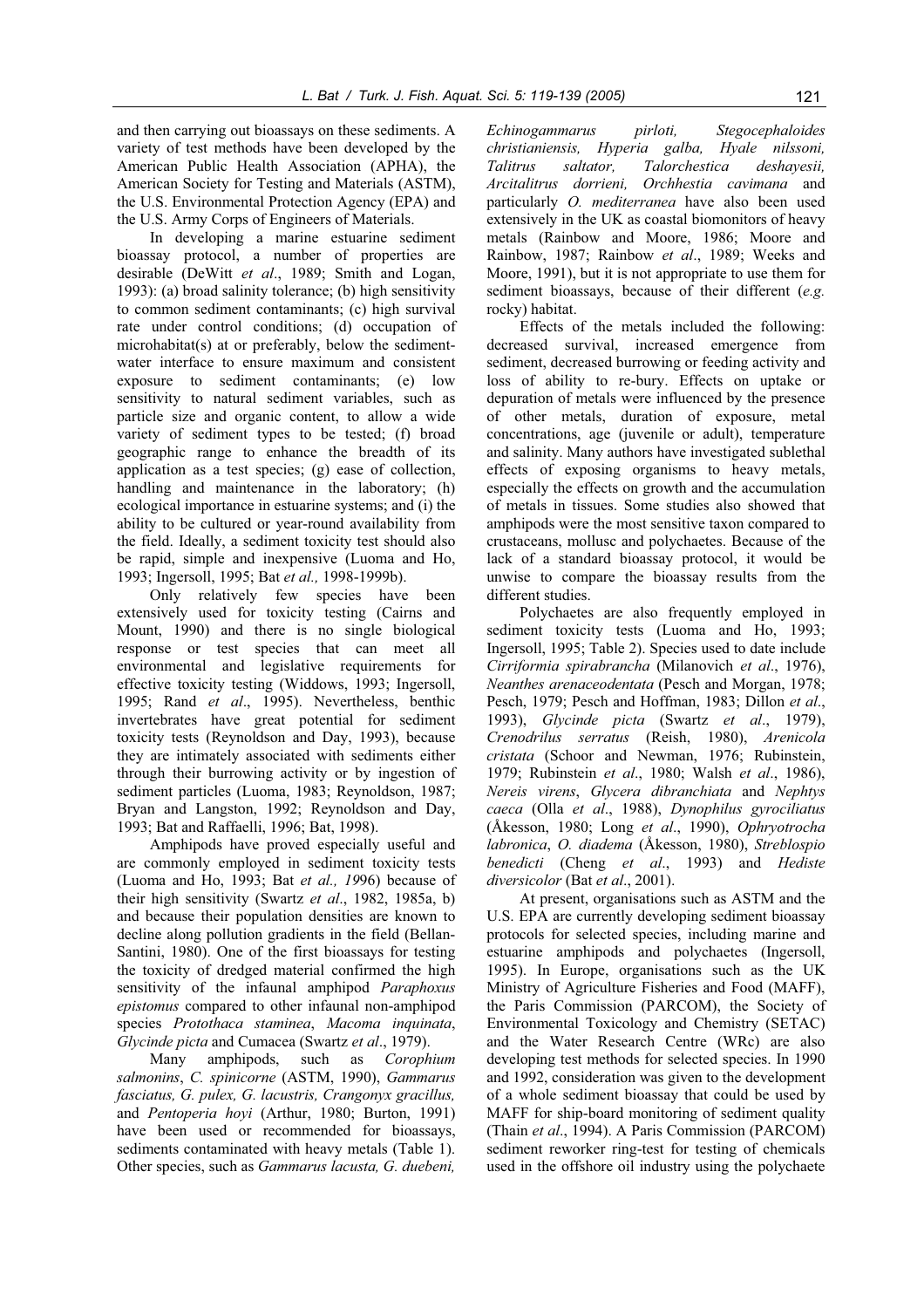worm *Nereis virens*, the bivalve *Abra alba* and the sea urchin *Echinocardium cordatum* was inconclusive, suggesting that none of these organisms might be suitable (Thain *et al*., 1994). *Nereis virens*, for example, was found to be a robust organism and generally insensitive to contaminants (Thain *et al*., 1994). These authors also suggested that the oyster embryo bioassay was not suitable for sediment testing but both the amphipod *Corophium volutator* and the polychaete *Arenicola marina* showed good potential for sediment quality monitoring programmes. A study supported by the European Commission and carried out by the Water Research Centre (WRc), Coastal and Marine Management (RIKZ, Netherlands), Institute for Inland Water Management (RIZA, Netherlands), Instituto Portugues de Investigacao (IPIMAR, Portugal), University of Utrecht (Netherlands) and University of Hamburg (Germany), also concluded that *Corophium volutator* had potential as a sediment bioassay organism, whereas the freshwater bivalve *Sphaerium corneum* and *Chronomus riparius* had too many disadvantages such as collection from field, transportation, laboratory maintenance and problems in culturing (Fleming *et al*., 1994). During the SETAC Workshop on sediment toxicity assessment, both *Corophium volutator* and *Arenicola marina* were recommended as test species for sediment bioassays (Hill *et al*., 1993; van den Hurk *et al*., 1992; Chapman, 1992; Chapman *et al*., 1992; Bat *et al.,*  1996; 1998; Bat and Raffaelli, 1998a; 1998b; 1999).

Several toxicity studies using *Corophium volutator* have been conducted since 1976 (Table 3). Eight of these (1-5, 22, 24, 27) administered toxicants via spiked sediment. Others used contaminated water with or without sediment (6-14, 26) but only two studies used also a choice experiment (1, 26). Four studies (15-16, 24, 26) measured the concentrations of heavy metals in animals and in sediment and laboratory bioassays with field samples were also conducted (17-21, 23, 25). Effects of toxicants included the following: decreased survival, reburial, increased emergence from sediment, immobilisation,

and uptake of toxicants from seawater and/or sediment similar to that found for other amphipod species (Table 1). Several authors agree that a 10-day duration for a sediment bioassay is sufficient (Table 3: 18-21, 24).

For *Arenicola marina*, metal toxicity and sediment bioassay studies have mostly been done in the laboratory using radionucleids (Table 4: 1-5) and oils (9, 10, 17), respectively. Effects of toxicants on cast production of *Arenicola* have also been investigated (9-11, 14-16).

Clearly *Corophium volutator* and *Arenicola marina* have potential as test species for sediment bioassays in European waters. Not only do they respond to contaminated sediment, but they also fulfil many of criteria listed above (DeWitt *et al*., 1989; Smith and Logan, 1993; Bat and Raffaelli, 1998a). Because these organisms spend the majority of their life in the sediment, they are continuously exposed to contaminants and they ingest sediment (and contaminants) when feeding. They are usually available all the year round, often occur in high densities, tolerate a wide range of particle sizes and salinities and they have a broad geographic range. Both are important in food chains and probably play important roles in sediment community organisation.

There are clear advantages of the bioassays using both the amphipods and the polychaetes as a means of assessing sediment toxicity, and it is hoped that they will continue to be employed routinely in monitoring programmes for coastal waters.

# **Acknowledgement**

I wish to thank Professor David Raffaelli - Head of Department (The University of York, Environment Department), Dr. Iain Marr (University of Aberdeen, Department of Chemistry) and Professor Philip S. Rainbow (School of Biological Sciences, Queen Mary and Westfield College, London) for their advice and constructive criticism during the preparation of the earlier drafts.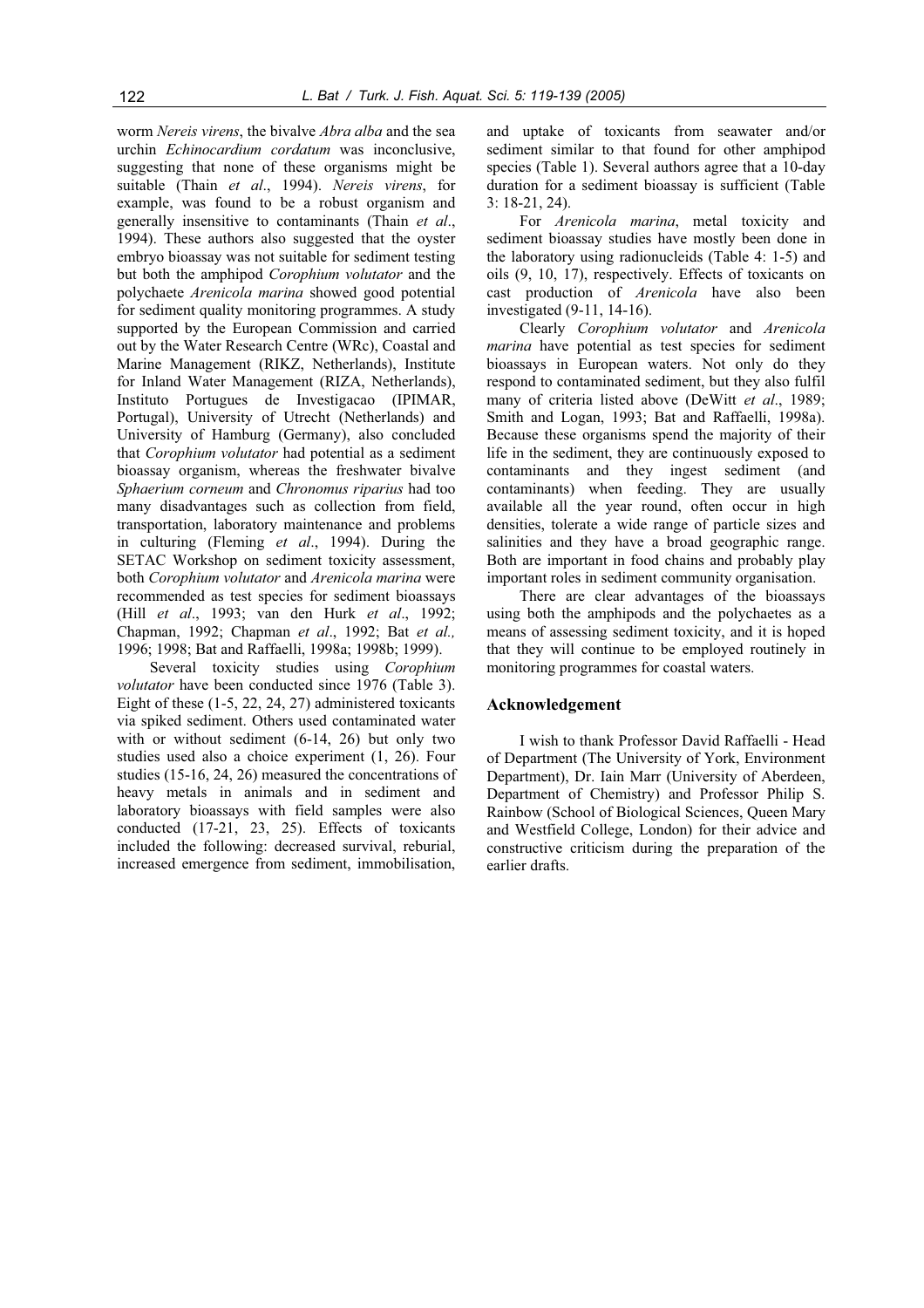| No             | Species                      | Habitat <sup>a</sup> | Metal                                           | $Method^b$      | Test<br>duration            | End<br>point <sup>c</sup> | Temp.<br>$(^{\circ}C)$ | Salinity<br>$(\%0)$           | Results                                                                                                                                                                                                                                                | Reference                        |
|----------------|------------------------------|----------------------|-------------------------------------------------|-----------------|-----------------------------|---------------------------|------------------------|-------------------------------|--------------------------------------------------------------------------------------------------------------------------------------------------------------------------------------------------------------------------------------------------------|----------------------------------|
|                | Allorchestes<br>compressa    | $\mathrm{SW}$        | Cd, Zn                                          | WAT, ST         | 96-120h                     | <sub>S</sub>              | $16.8 -$<br>20.5       | 34.5                          | 120h Cd LC <sub>50</sub> = 0.2-4 ppm; 96h Zn LC <sub>50</sub> = 0.58 ppm; this<br>amphipod was more sensitive than crab, shrimp, mollusc<br>and worm.                                                                                                  | Ahsanullah,<br>1976              |
| 2              | Allorchestes<br>compressa    | <b>SW</b>            | Se                                              | WAT, CF         | 96h                         | ${\bf S}$                 | 18                     | 34.8-35.3                     | $LC_{50}$ = 4.77 and 6.17 ppm from two different areas;<br>juveniles were more sensitive than adults.                                                                                                                                                  | Ahsanullah and Palmer,<br>1980   |
| 3              | Allorchestes<br>compressa    | <b>SW</b>            | Cu                                              | WAT, ST         | 96h                         | S                         | 20                     | $32 \pm 1$                    | $LC_{50}$ values for juveniles and adults were 0.11 and 0.50<br>ppm, respectively.                                                                                                                                                                     | Ahsanullah and<br>Florence, 1984 |
| $\overline{4}$ | Allorchestes<br>compressa    | <b>SW</b>            | Zn, Cd, Cu                                      | WAT, CF         | 96h                         | ${\bf S}$                 |                        | $20.3 \pm 0.8$ 34.1 $\pm 0.7$ | Cu was 1.6 times more toxic than Cd and 4 times more<br>toxic than Zn; the toxicity of a combination of two and<br>three metals is different from that of individual metals.                                                                           | Ahsanullah et al., 1988          |
| 5              | Allorchestes<br>compressa    | <b>SW</b>            | Cd, Cr, Cu, Zn WAT, CF                          |                 | 4wk                         | S, G, B                   | $19\pm1$               | $31\pm1$                      | Cu was the most toxic metal, the second most toxic was<br>Cd; the sublethal effects of the four metals appear to be in Williams, 1991<br>similar proportion to their lethal effects; Cd was<br>accumulated without regulation until the amphipod died. | Ahsanullah and                   |
| 6              | Austrochiltonia<br>subtenuis | FW                   | Cd                                              | WAT, ST         | 96h                         | S                         | $15\pm1$               |                               | 96h LC <sub>50</sub> = 0.04 ppm.                                                                                                                                                                                                                       | Thorp and Lake, 1974             |
| 7              | Chelura<br>terebrans         | <b>SW</b>            | C <sub>d</sub>                                  | WAT, ST         | 96h;<br>7 day               | S                         | 19.5                   | 35                            | 96h LC <sub>50</sub> = 0.63 ppm and 7day LC <sub>50</sub> = 0.2 ppm.                                                                                                                                                                                   | Hong and Reish, 1987             |
| 8              | Corophium<br>insidiosum      | IN                   | Cd                                              | WAT, ST         | 96h<br>7 day                | S                         | 19.5                   | 35                            | 96h LC <sub>50</sub> = 1.27 ppm and 7day LC <sub>50</sub> = 0.51 ppm.                                                                                                                                                                                  | Hong and Reish, 1987             |
| 9              | Corophium<br>insidiosum      | IN                   | As, Cd, Cr,<br>Cu, Pb, Hg,<br>Zn                | WAT, ST         | 96h -<br>20 days            | S, A                      | $19\pm1$               |                               | 96h LC <sub>50</sub> s were 1.1, 0.68, 11, 0.6, $>5$ , 0.02 and 1.9 ppm<br>in order listed; the metal levels were $\leq 10$ , 23, 51.3, 3464,<br>832, 27.7 and 253 ppm dry wt in order listed.                                                         | Reish, 1993                      |
| 10             | Crangonyx<br>pseudogracilis  | <b>FW</b>            | Cd Cu, Cr, Pb, WAT, ST<br>Hg, Mo, Ni,<br>Sn, Zn |                 | 48h<br>72h<br>(only Ni) 96h | S                         | 13                     |                               | 48h LC <sub>50</sub> values were 34.6, 2.4, 2.2, 43.8, 0.47, 3618,<br>252, 72 and 121 ppm in order listed; 96h $LC_{50}$ s were 1.7, 1986<br>1.3, 0.42, 27.6, 0.001, 2623, 66 (72h), 50 and 19.8 ppm in<br>order listed.                               | Martin and Holdich,              |
| 11             | Elasmopus<br>bampo           | $\mathcal{C}$        | Cd                                              | WAT, ST         | 96h<br>7 day                | S                         | 19.5                   | 35                            | 96h LC <sub>50</sub> = 0.57 ppm and 7day LC <sub>50</sub> = 0.2 ppm.                                                                                                                                                                                   | Hong and Reish, 1987             |
| 12             | Elasmopus<br>bampo           | $\mathcal{C}$        | As, Cd, Cr,<br>Cu, Pb, Hg,<br>Zn                | WAT, ST         | $96h -$<br>20 days          | S, A                      | $19\pm1$               |                               | 96h LC <sub>50</sub> s were 2.75, 0.9, 3.4, 0.25, >10, 0.02, and 12.5<br>ppm in order listed; the metal levels were <0.01, 58.7,<br>11.5, 32, 1.2, < $0.01$ and 0.05 ppm dry wt in order listed.                                                       | Reish, 1993                      |
| 13             | Eohaustorius<br>sencillus    | IN                   | Zn, Cd                                          | SED, CF, CH 72h |                             | S                         |                        |                               | Both Zn and EDTA decreased mortality in sediment<br>containing Cd; when this amphipod was offered a choice<br>between Cd-rich sediment and untreated sediment, 98%<br>preferred the natural sediment.                                                  | Oakden et al., 1984a             |

**Table 1.** Amphipod toxicology studies involving water and sediment exposures in laboratory and/or field bioassays

123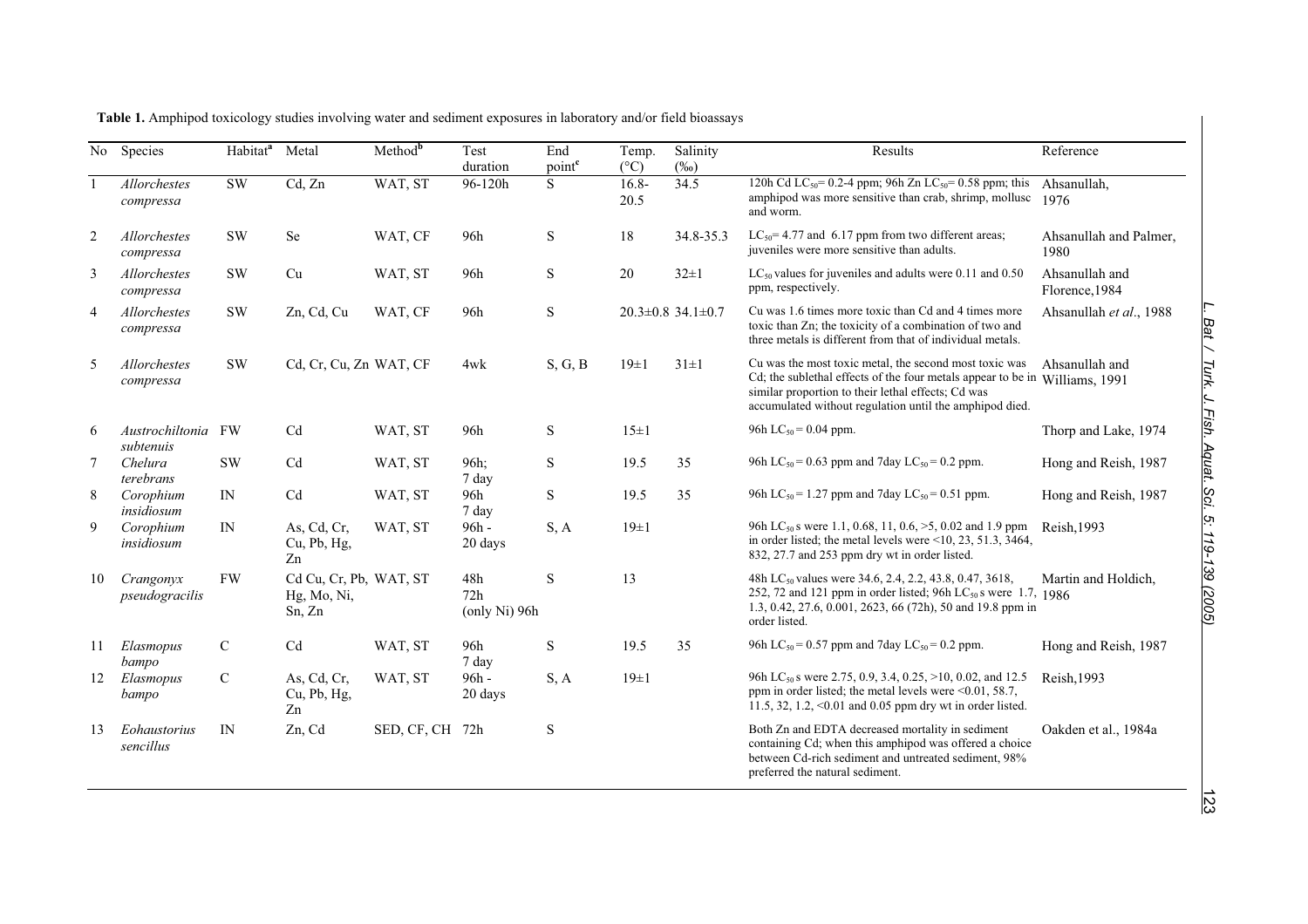**Table 1.** (Continue)

| No | Species                    | Habitat <sup>a</sup>             | Metal  | Method <sup>b</sup> | Test<br>duration | End<br>point <sup>c</sup> | Temp.<br>$(^{\circ}C)$ | Salinity<br>$(\%0)$ | Results                                                                                                                                                                                                                                                                                                                                                                                                                                                      | Reference                  |
|----|----------------------------|----------------------------------|--------|---------------------|------------------|---------------------------|------------------------|---------------------|--------------------------------------------------------------------------------------------------------------------------------------------------------------------------------------------------------------------------------------------------------------------------------------------------------------------------------------------------------------------------------------------------------------------------------------------------------------|----------------------------|
| 14 | Eohaustorius<br>estuarius  | $\ensuremath{\text{IN}}$         | Cd     | WAT, SED            | 4 days           | S.                        |                        | $\overline{30}$     | The amphipods held in the laboratory exhibited an increased<br>sensitivity (lowered $LC_{50}$ ) to Cd; 4-day $LC_{50}$ s were 41.9, 36.1<br>and 14.5 ppm (in water) for animals held in the laboratory for 11,<br>17 and 121 days, respectively.                                                                                                                                                                                                             | Meador, 1993               |
| 15 | Gammarus<br>pseudolimnaeus | <b>FW</b>                        | Pb     | WAT, CF             | 96h-<br>28 days  | S, A                      | 15                     |                     | Pb was toxic to amphipods and caused more than 50% mortality Spehar et al., 1978<br>at concentrations of 136 ppb and above after 96h; 28-day LC <sub>50</sub> =<br>28.4 ppb and 96h $LC_{50}$ = 124 ppb; Pb levels in animals increased<br>with increased Pb levels in the water after 28 days.                                                                                                                                                              |                            |
| 16 | Grandidierella<br>japonica | IN                               | Cd     | WAT, ST             | 96h<br>7 day     | <sub>S</sub>              | 19.5                   | 35                  | 96h LC <sub>50</sub> = 1.17 ppm and 7day LC <sub>50</sub> = 0.5 ppm.                                                                                                                                                                                                                                                                                                                                                                                         | Hong and Reish,<br>1987    |
| 17 | Hyallella<br>azteca        | <b>FW</b>                        | Pb     | WAT, ST             | 12-120h          | <sub>S</sub>              |                        |                     | Free Pb concentration reflects Pb's biochemical activity better<br>than total Pb; the highest mortality rates are associated with the<br>highest free Pb concentrations.                                                                                                                                                                                                                                                                                     | Freedman et al.,<br>1980   |
| 18 | Orchestia<br>gammarellus   | <b>SW</b><br>(supra<br>littoral) | Zn, Cu | WAT, ST             | 21 days          | U, A                      | $10\pm1$               | 33                  | This species showed net accumulation of dissolved Zn and Cu at Weeks and<br>all exposures between 20 and 1000 ppb Zn and 13 and 1000 ppb Rainbow, 1991<br>Cu in seawater; ${}^{65}Zn$ uptake rate was 0.430 ppm Zn d <sup>-1</sup> ; there was<br>no significant excretion of labelled zinc detected in the urine of<br>amphipods exposed to labelled zinc in solution.                                                                                      |                            |
| 19 | Orchestia<br>gammarellus   | <b>SW</b><br>(supra<br>littoral) | Cu, Zn | WAT, ST             | 21 days          | U                         | 10                     | 33                  | This species accumulated Cu and Zn from a range of Cu- and<br>Zn-enriched algal foods; accumulation of Cu from food was a<br>more important route than the accumulation of Cu from solution.                                                                                                                                                                                                                                                                 | Weeks and<br>Rainbow, 1993 |
| 20 | Orchestia<br>gammarellus   | <b>SW</b><br>(supra<br>littoral) | Zn, Cd | WAT, ST             | 4 days           | U                         | 10                     | vary                | Zn uptake rate increased linearly with increased total dissolved<br>labelled Zn concentrations; at 33% NaCl free Zn ion<br>concentrations would have been 63% of the total Zn at each<br>exposure; the presence of EDTA reduced the mean uptake rate of<br>each metal; between salinities of 36.5‰ and 25‰ there was<br>correlation between free ion concentrations of both metals and<br>metal uptake rates; Cd uptake rates were higher in lower salinity. | Rainbow et al.,<br>1993    |
| 21 | Orchestia<br>mediterranea  | <b>SW</b><br>(littoral)          | Zn, Cu | WAT, ST             | 21 days          | U, A                      | $10\pm1$               | 33                  | This species showed net accumulation of dissolved Zn and Cu at Weeks and<br>all exposures between 20 and 1000 ppb Zn and 13 and 1000 ppb Rainbow, 1991<br>Cu in seawater; ${}^{65}Zn$ uptake rate was 0.408 ppm Zn d <sup>-1</sup> ; this<br>species was able to obtain sufficient metabolic Cu from solution.                                                                                                                                               |                            |
| 22 | Orchestia<br>mediterranea  | <b>SW</b><br>(littoral)          | Cu, Zn | WAT, ST             | 21 days          | U                         | 10                     | 33                  | This species accumulated Cu and Zn from a range of Cu- and Zn-<br>enriched algal foods; this species was unable to meet its Cu<br>requirements from a food source, but was able to achieve all its Cu<br>requirements from solution.                                                                                                                                                                                                                         | Weeks and<br>Rainbow, 1993 |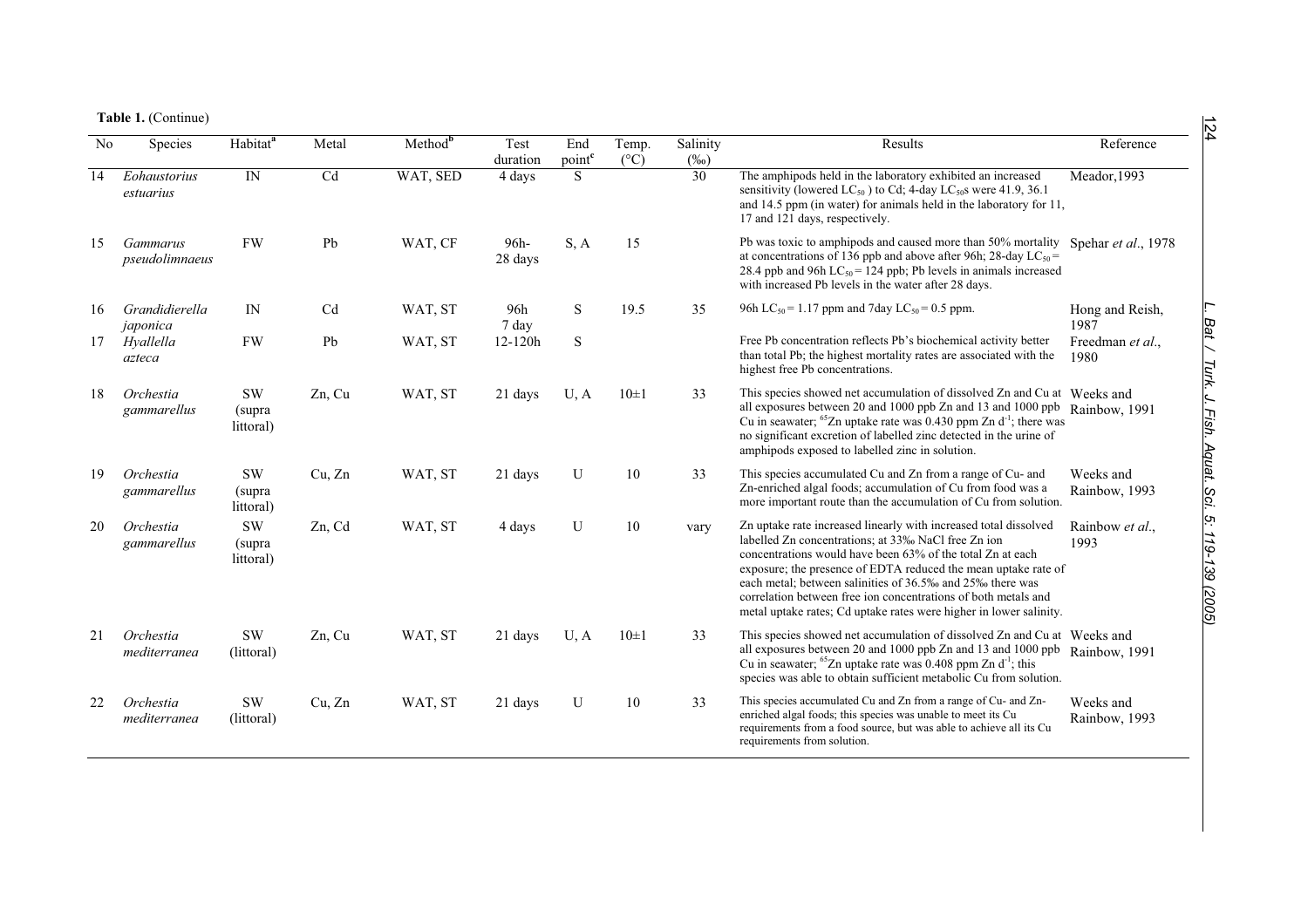**Table 1.** (Continue)

|    | No Species                                            | Habitata    | Metal      | Methodb             | Test<br>duration    | End<br>pointc | Temp.<br>$(^{\circ}C)$ | Salinity<br>$(\%0)$ | Results                                                                                                                                                                                                                                                                                                                                                                                                                                                                                                           | Reference               |
|----|-------------------------------------------------------|-------------|------------|---------------------|---------------------|---------------|------------------------|---------------------|-------------------------------------------------------------------------------------------------------------------------------------------------------------------------------------------------------------------------------------------------------------------------------------------------------------------------------------------------------------------------------------------------------------------------------------------------------------------------------------------------------------------|-------------------------|
| 23 | Pontoporeia<br>affinis                                | $\mathbf C$ | Cd         | WAT, SED, CF        | up to $460$<br>days | S, G, A       | $2 - 6$                | $6.8 - 7.3$         | After 105d there was no significant difference in survival of<br>amphipods exposed to 6.3 and 31 ppb; mortality became<br>significant at 100 ppb; Cd accumulation was consistently greater<br>in animals than in sediment; there was an increased<br>accumulation of Cd in the sediment when animals were present.                                                                                                                                                                                                | Sundelin, 1983          |
| 24 | Rhepoxynius<br>abronius                               | $_{\rm IN}$ | Zn, Cd     | SED, CF, CH         | 72h                 | S             |                        |                     | Lethal concentration of Cd was increased when Zn was present; Oakden et al., 1984a<br>preferred sediment with complexed vs. non-complexed Cd.                                                                                                                                                                                                                                                                                                                                                                     |                         |
| 25 | Rhepoxynius<br>abronius                               | IN          | Zn, Cd     | SED, CF, CH         | 72h                 | B             |                        |                     | These amphipods avoided sediments containing high<br>concentrations of these metals; burrowed into sediment<br>containing low concentrations of two metals.                                                                                                                                                                                                                                                                                                                                                       | Oakden et al.,<br>1984b |
|    | Rhepoxynius<br>fatigans<br>26 Rhepoxynius<br>abronius | IN          | Cd         | WAT, SED, ST        | 4 days<br>10 days   | S, E, R       | 15                     | 25                  | There was an inverse relationship between Cd levels in sediment and Swartz et al., 1985a<br>both survival and reburial; 10-day $LC_{50}$ for survival and $EC_{50}$ for<br>reburial were 6.9 and 6.5 ppm (in sediment), respectively;<br>amphipods emerged from sediment containing 8.09 and 9.34 ppm<br>Cd, at 16.2 ppm emergence was most rapid during the first 4-6 days<br>and then declined; 4-day $LC_{50}$ for survival was 1.61 ppm (in<br>seawater) and $EC_{50}$ for reburial was 0.55 ppm in seawater. |                         |
| 27 | Rhepoxynius<br>abronius                               | IN          | Cd         | <b>SED</b>          | 10 days $S, E, R$   |               | 15                     | 25                  | Survival and reburial decreased with increasing Cd<br>concentrations in sediment, emergence rate decreased rapidly<br>after 6 days at 16 ppm in sediment.                                                                                                                                                                                                                                                                                                                                                         | Swartz et al., 1985b    |
| 28 | Rhepoxynius<br><i>abronius</i>                        | IN          | Cd         | SED, ST             | 10 days S, E, R     |               | 15                     | 25                  | $LC_{50}$ values ranged from 9.44 to 11.45 ppm; $EC_{50}$ (emergence)<br>values ranged from 9.12 to 11.06 ppm; $EC_{50}$ (reburial) values<br>ranged from 7.66 to 10.39 ppm; this amphipod was<br>recommended for comparison of sediment toxicity tests.                                                                                                                                                                                                                                                          | Mearns et al., 1986     |
| 29 | Rhepoxynius<br>abronius                               | IN          | Cd         | WAT, ST             | 96h                 | S             | 19.5                   | 35                  | 96h LC <sub>50</sub> = 0.24 ppm.                                                                                                                                                                                                                                                                                                                                                                                                                                                                                  | Hong and Reish,<br>1987 |
|    | 30 Rhepoxynius<br>abronius                            | IN          | Cd         | WAT, SED, ST,<br>CF | 96h                 | S, R          | 15                     | 25                  | Cd toxicity to this species appears to be due to Cd dissolved in<br>interstitial water; survival and reburial decreased with increasing 1988<br>dissolved and total sediment Cd concentration.                                                                                                                                                                                                                                                                                                                    | Kemp and Swartz,        |
| 31 | Echinogammarus<br>olivii                              | <b>SW</b>   | Cu, Zn, Pb | WAT, ST             | 96h                 | ${\bf S}$     | 15                     | 17                  | 96h Cu LC <sub>50</sub> = 0.21-0.28 ppm; 96h Zn LC <sub>50</sub> = 1-1.57 ppm; 96h<br>Pb LC <sub>50</sub> = 0.58-0.67 ppm;                                                                                                                                                                                                                                                                                                                                                                                        | Bat et al., 1999        |
| 32 | Gammarus pulex<br>pulex                               | <b>FW</b>   | Cu, Zn, Pb | WAT, ST             | 96h                 | ${\bf S}$     | 15, 20,<br>25          |                     | The LC <sub>50</sub> values of Cu, Zn and Pb ranged from 0.028 to 0.080, 5.2 to Bat et al., 2000<br>12.1 and 11.2 to 23.2 mg/l, respectively. The results indicated that<br>Cu was more toxic to the species followed by Zn and Pb.                                                                                                                                                                                                                                                                               |                         |

<sup>a</sup> IN= infaunal, SW= seawater, FW= freshwater, C= cultured animals<br><sup>b</sup> WAT= water, SED= sediment, ST= static system, CF= continuous-flow system, CH= choice experiment<br><sup>e</sup> S= survival, G= growth, E= emergence, R= reburial,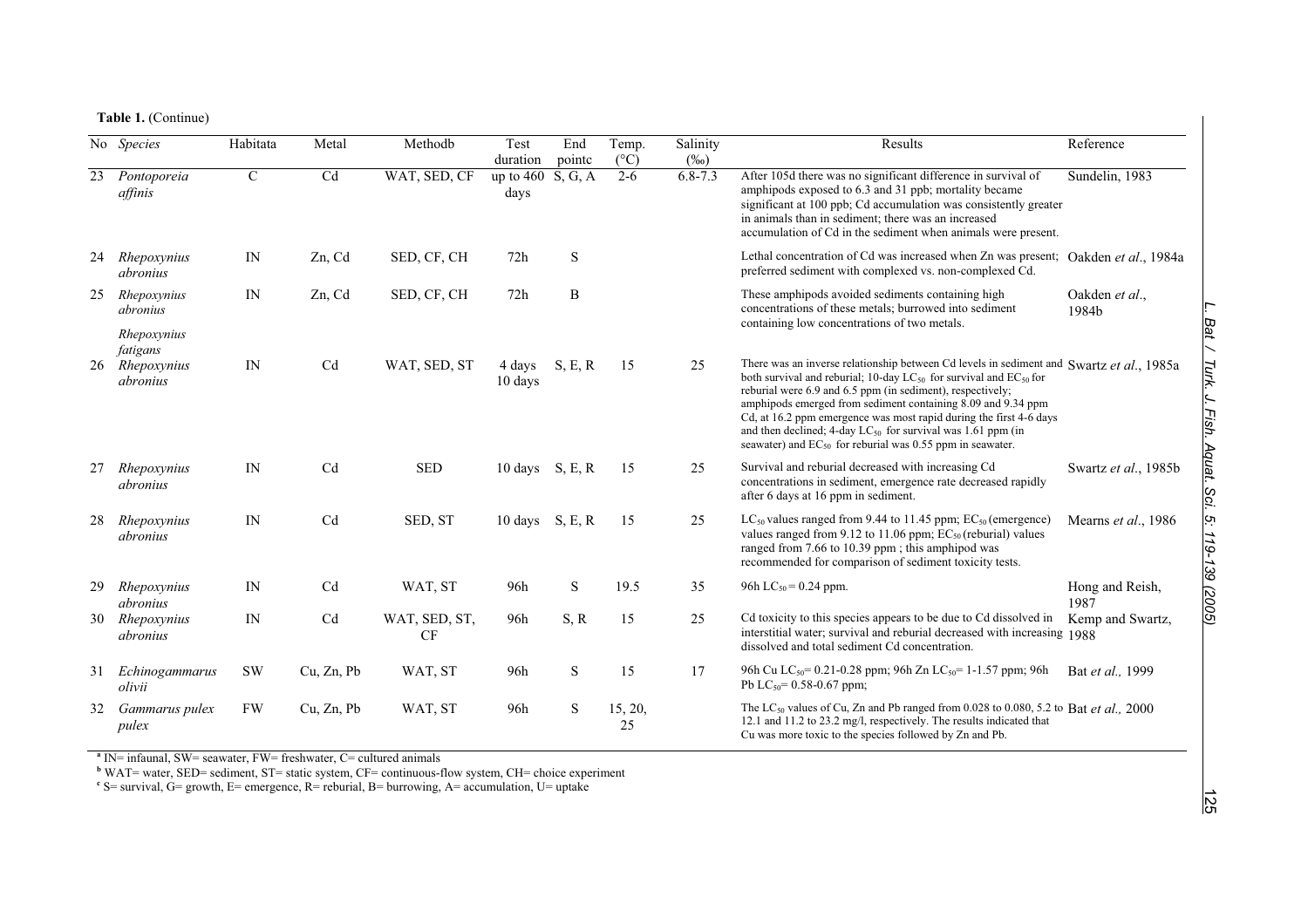| No | Species                     | Habitat <sup>a</sup> | Metal                                   | $Method^b$                                        | Test                                      | End                              | Temp.         | Salinity         | Results                                                                                                                                                                                                                                                                                                                         | Reference                  |
|----|-----------------------------|----------------------|-----------------------------------------|---------------------------------------------------|-------------------------------------------|----------------------------------|---------------|------------------|---------------------------------------------------------------------------------------------------------------------------------------------------------------------------------------------------------------------------------------------------------------------------------------------------------------------------------|----------------------------|
|    | Capitella capitata          | $\mathsf{C}$         | Cu, Zn                                  | <b>WAT</b>                                        | duration<br>16 days<br>or more            | point <sup>c</sup><br><b>REP</b> | $(^{\circ}C)$ | $(\%0)$          | Variable concentrations of Cu and Zn caused fatal abnormalities Reish et al., 1974<br>in the first or second generation of larvae.                                                                                                                                                                                              |                            |
| 2  | Capitella capitata          | IN                   | Hg                                      | WAT, ST                                           | $0.25h-2days$                             | ${\bf S}$                        | 10            |                  | The worms are shown to be fairly resistant to high concentrations Warren, 1976<br>of inorganic Hg; $LT_{50}$ increases with decreasing Hg<br>concentration.                                                                                                                                                                     |                            |
| 3  | Capitella capitata          | $\mathcal{C}$        | Cd, Cr, Cu,<br>Pb, Hg, Zn               | <b>WAT</b>                                        | 96h<br>28day                              | S                                |               |                  | 96h LC <sub>50</sub> s were 7.5, 5, 0.2, 6.8, < 0.1 and 3.5 ppm for adults and<br>0.22, 8, 0.18, 1.2, 0.014 and 1.7 ppm for trochophore larvae in<br>order listed; 28-day LC <sub>50</sub> s were 0.7, 0.28, 0.2, 1, 0.1 and 1.25<br>ppm for adults in order listed.                                                            | Reish et al., 1976         |
| 4  | Capitella capitata          | $\mathbf C$          | Fe, Pb, Mn,<br>Rb, Ag, Zn<br>Sr,Ni,K,Cd | Ca, Mg, Al, WAT, SED,<br>Na, Co, Cu, ST, detritus | 90 days                                   | G, A                             | $20 \pm 1$    |                  | Nutritional quality of the food source influenced metal uptake;<br>metal accumulation in the animals was significantly increased<br>when fed detritus containing metal levels significantly elevated<br>above natural levels.                                                                                                   | Windom et al.,<br>1982     |
| 5  | Cirriformia<br>spirabrancha | IN                   | Cu                                      | WAT, SED                                          | 5-34 days                                 | S, U                             | 10            | 29               | In Cu concentrations at or below 0.08 ppm the worms survived<br>for at least 21 days; dissolved yellow organics were shown to<br>have no effect on the rate of Cu uptake by the worms in<br>seawater.                                                                                                                           | Milanovich et al.,<br>1976 |
| 6  | Ctenodrilus<br>serratus     | C                    | Cd, Cr, Cu,<br>Pb, Hg, Zn               | <b>WAT</b>                                        | 96h<br>21 days                            | S, REP                           |               |                  | Hg and Cu were the most toxic to this polychaete.                                                                                                                                                                                                                                                                               | Reish and<br>Carr, 1978    |
| 7  | Glycera<br>dibranchiata     | IN                   | C <sub>d</sub>                          | <b>SED</b>                                        | 7 days<br>14 days<br>21 days<br>28 days   | B, U, feeding                    | 15            | $20 - 25$        | After 28 d, Cd body burdens were lower in this species (120)<br>ppm) than in Nereis virens, but higher than in Nephtys caeca;<br>this was the same for burrowing behaviour; after 28, Cd-exposed<br>and unexposed G. dibranchiata presented with live Euzonus<br><i>mucronata</i> showed no significant differences in feeding. | Olla et al., 1988          |
| 8  | Hermione<br>hystrix         | IN                   | Zn                                      | WAT, SED,<br><b>CF</b>                            | several days to<br>two moths<br>(or more) | A                                | $20 \pm 2$    |                  | Worms accumulated <sup>65</sup> Zn from sediments; the presence of<br>worms in the sediment caused the release of <sup>65</sup> Zn to overlying<br>water.                                                                                                                                                                       | Renfro, 1973               |
| 9  | Melinna<br>palmata          | IN                   | Cu                                      | WAT, SED                                          |                                           |                                  |               |                  | This species consistently contains a high Cu concentration; Cu<br>may reduce the palatability of the tissues and is accumulated by<br>the organism as a chemical defence against predation.                                                                                                                                     | Gibbs et al., 1981         |
| 10 | Namanereis<br>merukensis    | IN                   | Hg, Cu, Pb                              | WAT, ST                                           | 96h                                       | S                                | room?         | $35.5 -$<br>36.7 | 96h LC50 values were 0.041, 0.55 and 3.75 ppm for Hg, Cu and Varshney and<br>Pb, respectively.                                                                                                                                                                                                                                  | Abidi, 1988                |

**Table 2.** Polychaete toxicology studies involving water and sediment exposures in laboratory and/or field bioassays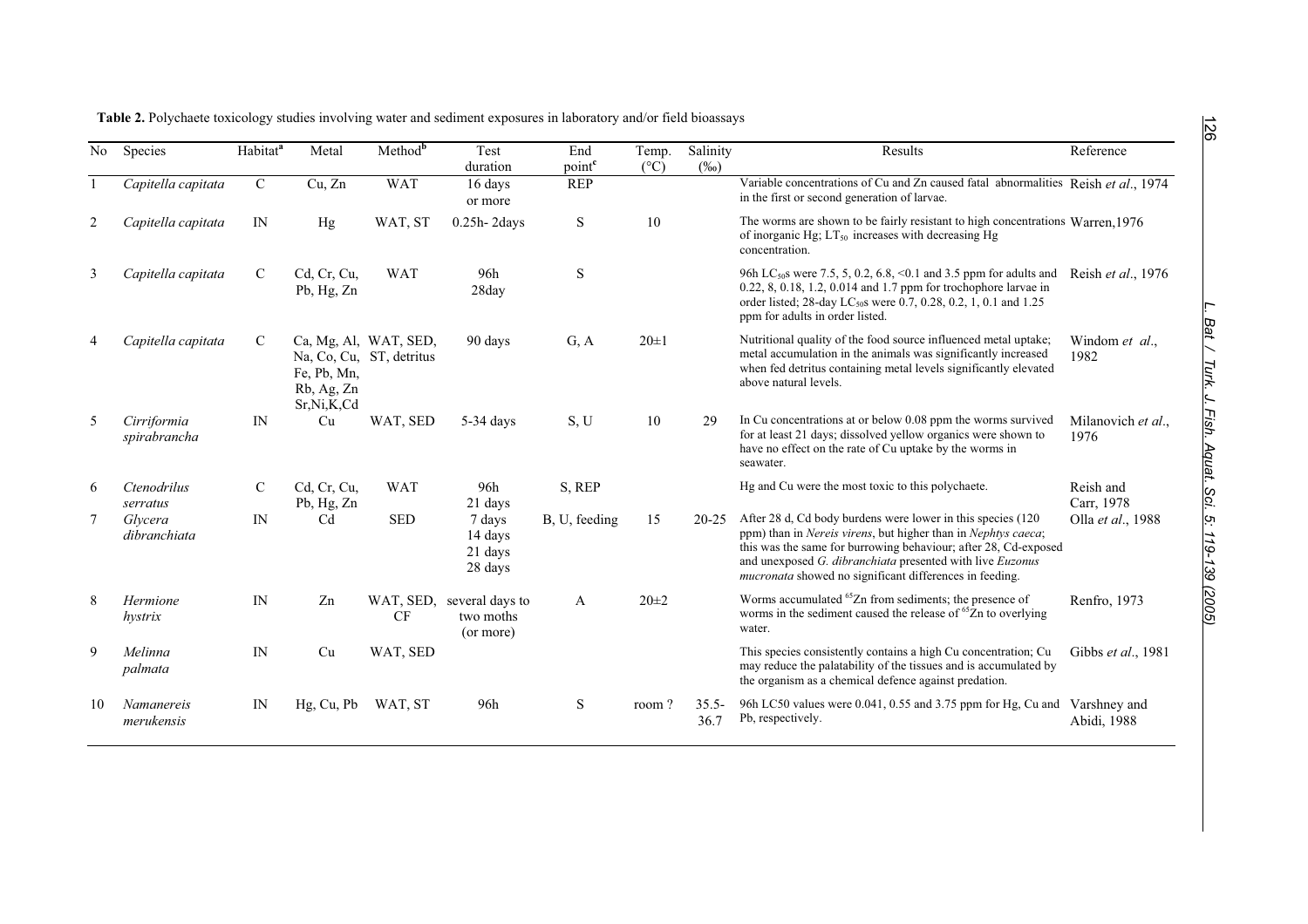**Table 2.** (Continue)

| No | Species                            | Habitat <sup>a</sup> | Metal                     | Method <sup>b</sup>    | Test<br>duration          | End<br>point <sup>c</sup> | Temp.<br>$(^{\circ}C)$ | Salinity<br>$(\%0)$ | Results                                                                                                                                                                                                                                                                                                                                                                                                           | Reference                  |
|----|------------------------------------|----------------------|---------------------------|------------------------|---------------------------|---------------------------|------------------------|---------------------|-------------------------------------------------------------------------------------------------------------------------------------------------------------------------------------------------------------------------------------------------------------------------------------------------------------------------------------------------------------------------------------------------------------------|----------------------------|
| 11 | <b>Neanthes</b><br>arenaceodentata | $\mathcal{C}$        | Cd, Cr, Cu,<br>Pb, Hg, Zn | <b>WAT</b>             | 96h<br>28day              | S                         |                        |                     | 96h LC <sub>50</sub> s were 12, >1, 0.3, >10, 0.022 and 1.8 ppm for Reish et al., 1976<br>adults and $12.5$ , $>1$ , $0.3$ , $>7.5$ , $0.1$ and $0.9$ ppm for<br>juveniles in order listed; 28-day $LC_{50}$ s were 3, 0.55,<br>0.25, 3.2, 0.017 and 1.4 ppm for adults and 3, 0.7, 0.14,<br>2.5, 0.09 and 0.9 for juveniles in order listed.                                                                     |                            |
| 12 | <b>Neanthes</b><br>arenaceodentata | $\mathcal{C}$        | Cu                        | WAT, SED,<br><b>CF</b> | 28 days                   | ${\bf S}$                 | $17\pm1$               | $31\pm1$            | 28-day $LC_{50}$ was lower for worms exposed without<br>sediment than those with sediment, 0.044 and 0.10 ppm Morgan, 1978<br>Cu in seawater, respectively.                                                                                                                                                                                                                                                       | Pesch and                  |
| 13 | <b>Neanthes</b><br>arenaceodentata | $\mathcal{C}$        | Cu                        | WAT, SED,<br>CF        | 85 days                   | S, A                      | $18\pm1$               | $32\pm1$            | TL <sub>50</sub> was 7.8 days without sediment, 36.5 days with<br>sediment, 54.5 days with mixture and 50 days with<br>mud.                                                                                                                                                                                                                                                                                       | Pesch, 1979                |
| 14 | <b>Neanthes</b><br>arenaceodentata | $\mathcal{C}$        | Ag                        | WAT, SED,<br><b>CF</b> | 96h<br>10 days<br>28 days | S, B                      | $20 \pm 1$             | $30\pm2$            | 28-day $LC_{50}$ for the participating laboratories were<br>$165\pm52$ ppb; the ratio of the highest LC <sub>50</sub> value was<br>2.23; 96h and 10-day $LC_{50}$ values were 233 and 206<br>ppb, respectively; most of the live worms were able to<br>burrow.                                                                                                                                                    | Pesch and<br>Hoffman, 1983 |
| 15 | <b>Neanthes</b><br>arenaceodentata | $\mathcal{C}$        | Zn, Cd                    | <b>WAT</b>             | 36h-6wk                   | A, U                      | $\overline{4}$<br>21   |                     | Uptake occurs from free ionic pool of metal and EDTA Mason et al.,<br>and EDTA-metal complexes are largely excluded; in<br>unfed worms the metals accumulate linearly with time<br>at a rate which decreases when temperature is reduced;<br>beginning of exposure ligands appear to bind Cd in<br>preference to Zn but after 50h the worms selectively<br>accumulate Zn by a process requiring metabolic energy. | 1988                       |
| 16 | <b>Neanthes</b><br>arenaceodentata | IN                   | Cd                        | WAT, SED,<br>ST, CF    | 96h<br>28 days            | S, G                      | 20                     | 30                  | 96h-LC <sub>50</sub> was 5.2 ppm; 0% survival at 6.5 ppm and 100 Dillon et al.,<br>% survival at 3.8 ppm; grain size of sediment had no<br>significant effect on survival and growth; direct transfer<br>from 30 ‰ seawater to salinities $\leq$ 15‰ had a highly<br>significant and adverse effect on survival and growth.                                                                                       | 1993                       |
| 17 | <b>Neanthes</b><br>vaali           | IN                   | Cd, Zn                    | WAT, ST                | 96-168h                   | ${\bf S}$                 | $18.5 - 18.7$          | 32.7-34.2           | 168h Cd LC <sub>50</sub> = 6.4 ppm; 96h Zn LC <sub>50</sub> = 5.5pm.                                                                                                                                                                                                                                                                                                                                              | Ahsanullah, 1976           |
| 18 | Nephthys<br>hombergi               | IN                   | Cu, Zn                    | WAT, SED               | 96h                       | S, U                      |                        |                     | 96h Cu $LC_{50}$ = 0.7 and 0.25 ppm tolerant and non-<br>tolerant animals, respectively; metal levels 18 and 2120<br>ppm Cu normal and contaminated areas, respectively,<br>and 305 and 483 ppm Zn normal and contaminated<br>areas, respectively.                                                                                                                                                                | Bryan, 1976a               |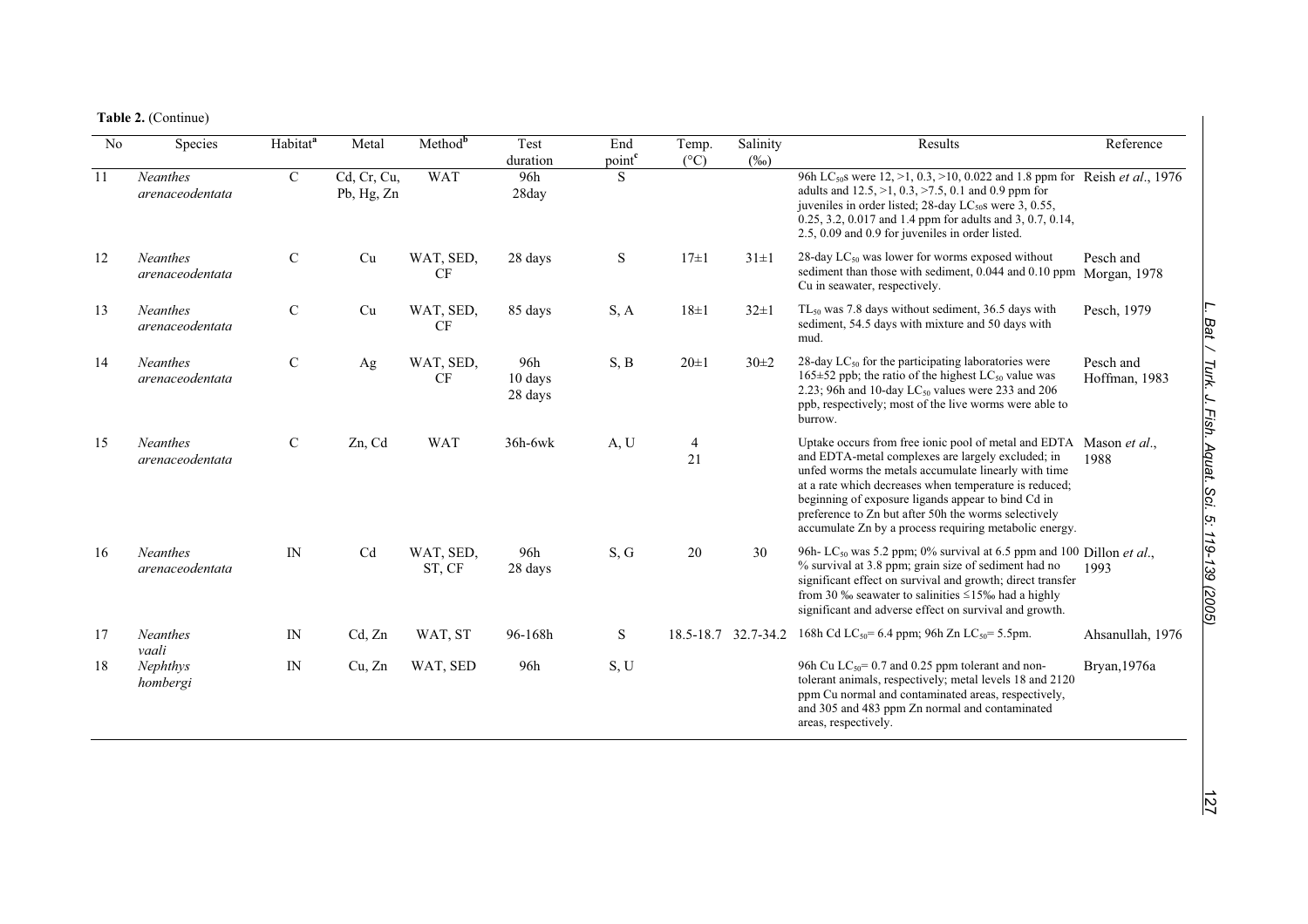**Table 2.** (Continue)

| $\overline{No}$ | Species                | Habitat <sup>a</sup>     | Metal             | Method <sup>b</sup>    | Test<br>duration                        | End<br>point <sup>c</sup> | Temp.<br>$(^{\circ}C)$ | Salinity<br>$(\%0)$      | Results                                                                                                                                                                                                                                                                                                                                                                                                                   | Reference                          |
|-----------------|------------------------|--------------------------|-------------------|------------------------|-----------------------------------------|---------------------------|------------------------|--------------------------|---------------------------------------------------------------------------------------------------------------------------------------------------------------------------------------------------------------------------------------------------------------------------------------------------------------------------------------------------------------------------------------------------------------------------|------------------------------------|
| 19              | Nephtys caeca          | $\ensuremath{\text{IN}}$ | Cd                | <b>SED</b>             | 7 days<br>14 days<br>21 days<br>28 days | B, U                      | 15                     | $20 - 25$                | After 28 d, Cd body burdens were lowest in this species (39 Olla et al.,<br>ppm) compared to Glycera dibranchiata and Nereis virens; 1988<br>burrowing by Cd-exposed N. caeca was significantly<br>slower at in 14 and 28 d than in those other polychaetes.                                                                                                                                                              |                                    |
| 20              | Nereis<br>diversicolor | IN                       | Cu                | WAT, SED               | 7 day<br>37 day                         | S, U                      | 13                     |                          | Tolerance to the toxic effects of Cu is very different in two Bryan and<br>populations of the same species.                                                                                                                                                                                                                                                                                                               | Hummerstone,<br>1971               |
| 21              | Nereis<br>diversicolor | IN                       | Zn, Cd            | WAT.<br><b>SED</b>     | 96 h<br>816h                            | S, U                      | 13                     | $0.35 -$<br>17.5<br>17.5 | Zn is regulated by the worm, whereas Cd is not; in<br>laboratory, increasing concentrations in solution the rate of<br>absorption of Cd increases more rapidly than that of Zn; in<br>the field, concentrations of Zn in the worms vary less than<br>those of Cd and populations from high-Zn sediments are<br>better at regulating Zn than normal populations and these<br>worms more resistant to Zn than normal worms. | Bryan and<br>Hummerstone,<br>1973a |
| 22              | Nereis<br>diversicolor | IN                       | Mn                | WAT,<br><b>SED</b>     | 1 wk<br>$2 \text{ wk}$                  | S, U                      | 13                     |                          | 1.6-20 With decreasing salinity, the concentration factor increases; Bryan and<br>cleaning process (gut contents) removed about 70% of Mn Hummerstone,<br>absorbed from the two higher concentrations.                                                                                                                                                                                                                    | 1973b                              |
| 23              | Nereis<br>diversicolor | $\ensuremath{\text{IN}}$ | Zn                | WAT, SED,<br>CF        | days - two<br>moths (or<br>more)        | A                         | $20 + 2$               |                          | Worms can accumulate <sup>65</sup> Zn from sediments; the presence<br>of worms in the sediment causes the release of <sup>65</sup> Zn to<br>overlying water.                                                                                                                                                                                                                                                              | Renfro, 1973                       |
| 24              | Nereis<br>diversicolor | IN                       | Cu, Zn            | WAT, SED               | 96h                                     | S, U                      |                        |                          | 96h Cu $LC_{50}$ = 2.3 and 0.54 ppm tolerant and non-tolerant<br>animals, respectively; metal levels 22 and 1140 ppm Cu<br>normal and contaminated areas, respectively.                                                                                                                                                                                                                                                   | Bryan, 1976a                       |
| 25              | Nereis<br>diversicolor | IN                       | Fe                | SED, C                 | 10-88 days                              | U, A                      | $15\pm1$               |                          | Bioavailabilty of <sup>55</sup> Fe was shown to depend on its<br>concentration in sediment and not on sediment type; trends<br>in uptake were uniform, but accumulation of <sup>55</sup> Fe appeared<br>to be complete after 25 to 35 days.                                                                                                                                                                               | Jennings and<br>Fowler, 1980       |
| 26              | Nereis virens          | IN                       | Cu, Zn, Cd,<br>Pb | SED, ST                | 30 days                                 | A                         | $10\pm 0.5$            |                          | Cu and Zn concentrations in worms exposed to the<br>sediments showed no significant changes from initial<br>values; it was suggested that this species might be useful<br>for testing for Cd and Pb bioavailability.                                                                                                                                                                                                      | Ray et al., 1981                   |
| 27              | Nereis virens          | IN                       | Cd                | WAT, SED,<br><b>ST</b> | 30 days                                 | A                         | $10\pm1$               |                          | Cd levels in worms increased with increasing Cd levels in<br>sediment; smaller worms accumulated higher amaunts of<br>Cd (per unit wt) and at a greater rate than larger ones;<br>uptake rate of Cd by worms was related to the Cd<br>concentrations in water which in turn was related to the Cd<br>concentrations in sediment.                                                                                          | Ray and<br>McLeese, 1983           |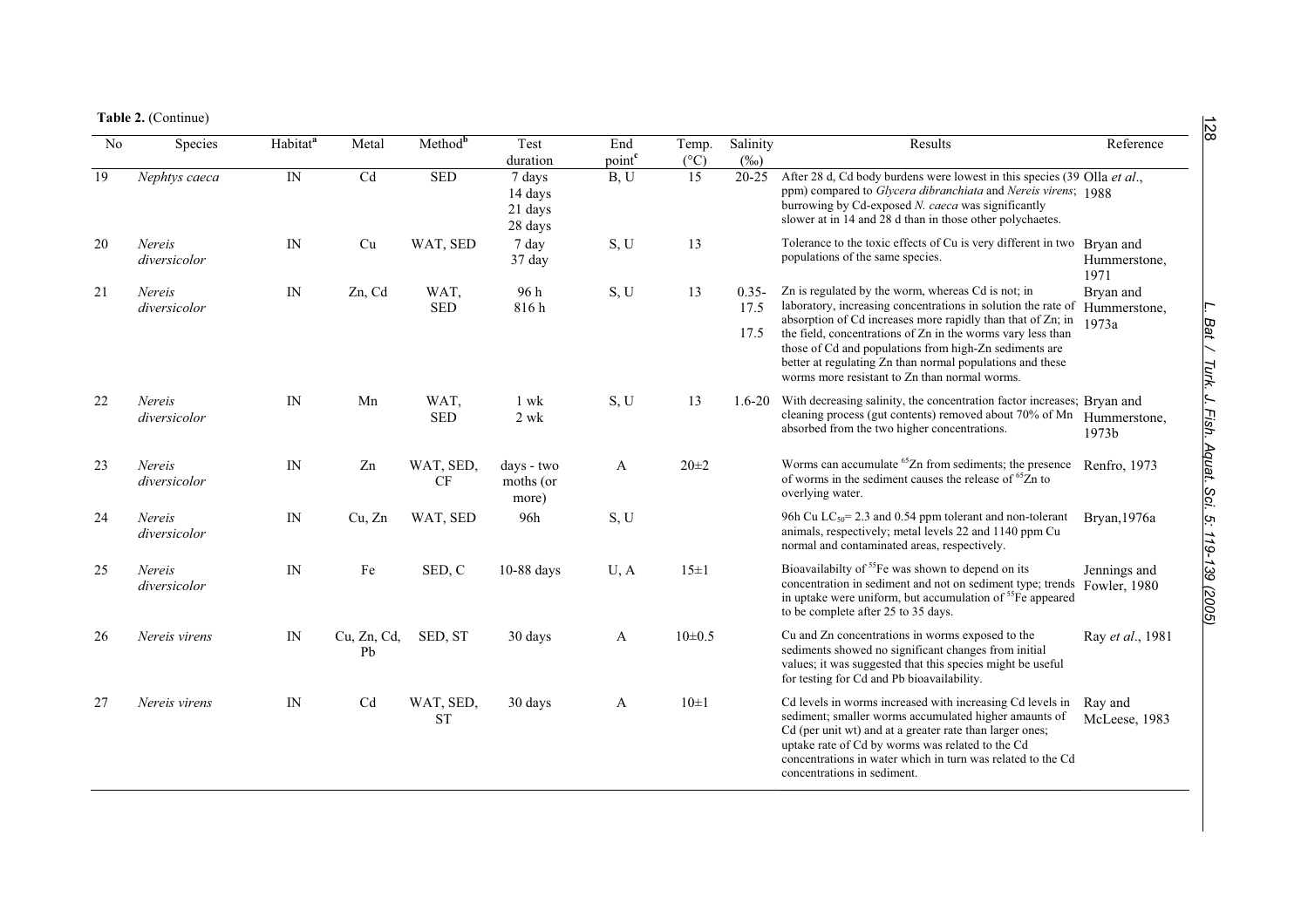| N <sub>0</sub> | Species                   | Habitata  | Metal                        | Methodb                | Test<br>duration                        | End<br>pointc | Temp.<br>$(^{\circ}C)$ | Salinity<br>(%o) | Results                                                                                                                                                                                                                  | Reference                        |
|----------------|---------------------------|-----------|------------------------------|------------------------|-----------------------------------------|---------------|------------------------|------------------|--------------------------------------------------------------------------------------------------------------------------------------------------------------------------------------------------------------------------|----------------------------------|
| 28             | Nereis<br>virens          | IN        | C <sub>d</sub>               | <b>SED</b>             | 7 days<br>14 days<br>21 days<br>28 days | B, U          | 15                     | $20 - 25$        | After 28 d, uptake was highest in this species (319 ppm)<br>compared to Glycera dibranchiata and Nephtys caeca.                                                                                                          | Olla et al., 1988                |
| 29             | Nereis<br>virens          | IN        | C <sub>d</sub>               | <b>WAT</b>             | 24h, 48h, 96h                           | S             | 20                     | 20               | 24h, 48h and 96h Cd $LC_{50}$ s were 25, 25 and 11 ppm,<br>respectively.                                                                                                                                                 | Eisler, 1971                     |
| 30             | Ophryotrocha<br>diadema   | C         | Cd, Cr, Cu,<br>Pb, Hg, Zn    | <b>WAT</b>             | 96h<br>21 days                          | S, REP        |                        |                  | Hg and Cu were the most toxic to this species.                                                                                                                                                                           | Reish and Carr,<br>1978          |
| 31             | Ophryotrocha<br>labronica | <b>SW</b> | $Zn$ , Cu, Hg,<br>Cd, Fe, Pb | WAT, ST                |                                         | S, G          | 20                     |                  | The order of toxicity is Hg Cu Zn Cd Fe Pb; a significant<br>suppression of growth rate in Cu solutions containing 0.1<br>and 0.05 ppm Cu; no significant growth suppression was<br>obtained in 0.1 ppm Zn or 10 ppm Pb. | Brown and<br>Ahsanullah,<br>1971 |
| 32             | Ophryotrocha<br>labronica | <b>SW</b> | Cu                           | WAT, ST                | 9day<br>3wk<br>5wk                      | S, G, REP     | $21 - 22$              |                  | Larvae showed an improved tolerance to 1 and 5 ppm after Saliba and<br>acclimatization in 0.025 ppm Cu, adults acclimated for<br>3wk in 0.1 ppm showed no difference from control.                                       | Ahsanullah,<br>1973              |
| 33             | Phyllodoce<br>maculata    | IN        | Cu                           | WAT, ST                | 21 days                                 | S, A          | 10                     |                  | The rate of uptake may be the lethal factor, rather than the<br>amount of Cu accumulated.                                                                                                                                | McLusky and<br>Phillips, 1975    |
| 34             | Hediste diversicolor      | IN        | $Zn$ , Pb                    | WAT, SED,<br><b>ST</b> | 10 days<br>28 days                      | S             | 20                     |                  | Mortality has increased with increasing concentrasions of<br>zinc and lead. Zn was more toxic to the species than Pb.<br>Small worms are more sensitive to Zn and Pb than bigger<br>worms.                               | Bat et al., 2001                 |

<sup>a</sup> IN= infaunal, SW= seawater, FW= freshwater, C= cultured animals<br><sup>b</sup> WAT= water, SED= sediment, ST= static system, CF= continuous-flow system<br><sup>c</sup> S= survival, G= growth, E= emergence, R= reburial, B= burrowing, A= accum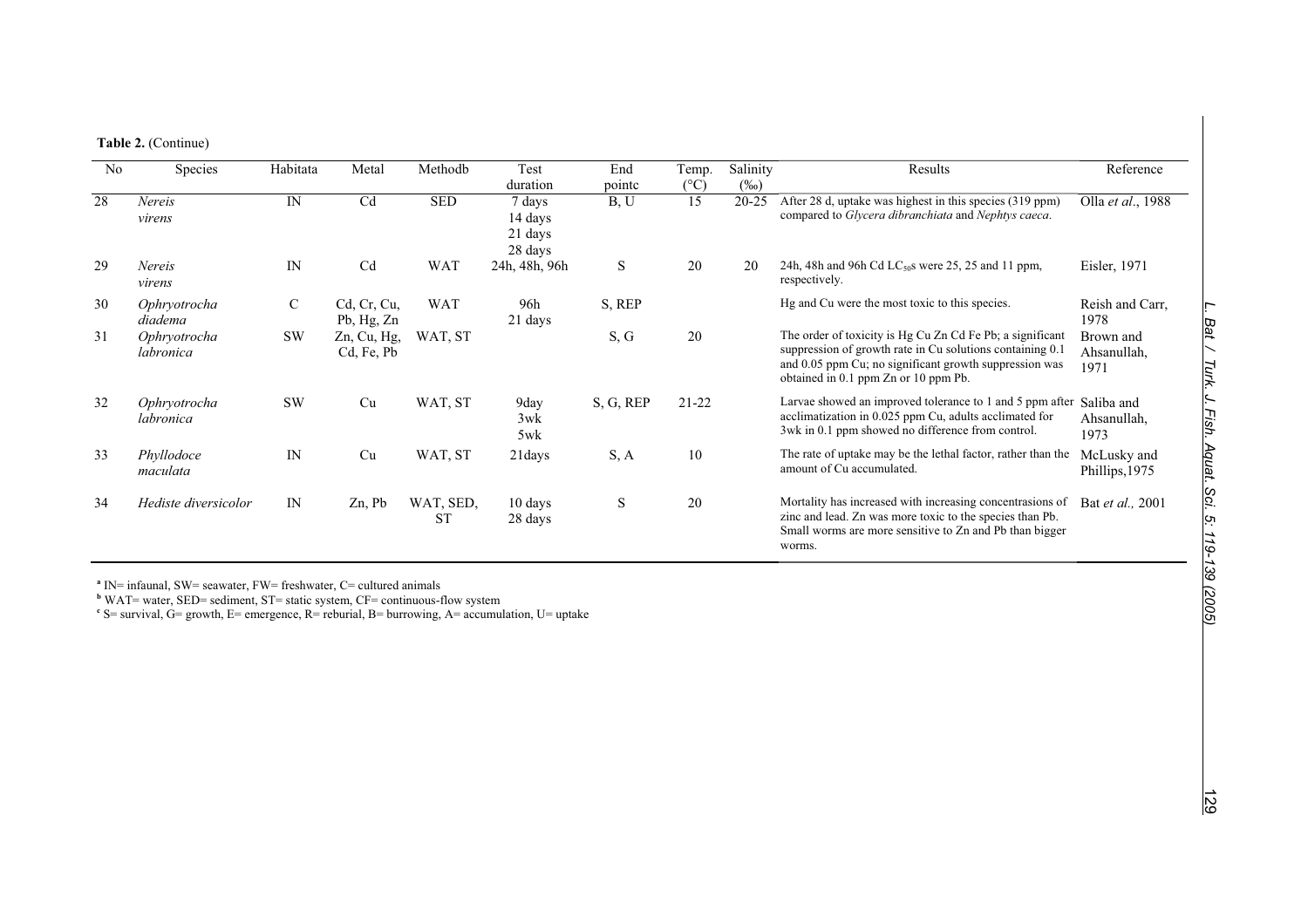|  |  |  | Table 3. Corophium volutator toxicology studies involving water and sediment exposures in laboratory and/or field bioassays |
|--|--|--|-----------------------------------------------------------------------------------------------------------------------------|
|  |  |  |                                                                                                                             |

| N <sub>0</sub> | Toxicant and/or<br>study area                                       | Method <sup>a</sup>   | Test<br>duration           | End<br>point <sup>b</sup> | Temp.<br>$(^{\circ}C)$                     | Salinity<br>$(\%0)$ | Results                                                                                                                                                                                                                                                                                                                                                     | Reference                    |
|----------------|---------------------------------------------------------------------|-----------------------|----------------------------|---------------------------|--------------------------------------------|---------------------|-------------------------------------------------------------------------------------------------------------------------------------------------------------------------------------------------------------------------------------------------------------------------------------------------------------------------------------------------------------|------------------------------|
|                | Hg                                                                  | SED, ST, L,<br>AD     | 21h                        | B, CH and<br>non-CH       | 10                                         |                     | In control and sediment containing 0.001, 0.1 and 10 ppm Hg, most individuals<br>burrowed, no individual burrowed in the 1000 ppm Hg in sediment; amphipods<br>avoided sediment containing 0.001 ppm Hg (the lowest concentrations tested) when<br>they were offered untreated sediment as a choice.                                                        | Erdem and Meadows,<br>1980   |
| 2              | Hg                                                                  | AD                    | SED, ST, L, $6h - 33$ days | S, U                      | 10                                         |                     | The percentage mortality of amphipods increased with time and with Hg<br>concentration; all animals in sediment treated with 1000 ppm were dead by 6h, very<br>few Corophium in 10 ppm or less died after day 7; living and dead animals<br>accumulated large amounts of Hg; accumulation is greater in dead than in living<br>animals.                     | Meadows and Erdem,<br>1982   |
| 3              | Cd, sewage sludge                                                   |                       | SED, ST, L up to 35 days   | A                         | 10                                         |                     | <sup>109</sup> Cd associated with sewage sludge is taken and accumulated; Corophium was<br>unable to regulate the body concentration of Cd.                                                                                                                                                                                                                 | Caparis and Rainbow,<br>1994 |
| $\overline{4}$ | $^{241}$ Am, $^{238}$ Pu                                            | SED, WAT,<br>CF, L    | 4 days<br>14 days          | U                         | $14\pm2$                                   |                     | Uptake of both radionuclides (from sediment) by <i>Corophium</i> was 10 times and 50<br>times greater than uptake by the clam Scrobicularia plana and the lugworm Arenicola<br>marina; similarly Corophium accumulated 10 times more Am and 14 times more Pu<br>(from seawater) than S. plana and 78 times more Am and 180 times more Pu than A.<br>marina. | Miramand et al., 1982        |
| 5              | Sediment bioassays<br>in European waters<br>(comparison<br>studies) | SED, ST.<br>AD, L     | 10 days                    | S                         | $15\pm1$                                   | $31 \pm 2$          | Corophium was recommended for use in sediment toxicity tests in European waters or Fleming et al., 1994<br>estuaries.                                                                                                                                                                                                                                       |                              |
| 6              | Cu, Zn                                                              | <b>WAT</b>            | 96h<br>168h                | S, U                      |                                            | $50\%$ sea<br>water | 96h LC <sub>50</sub> were 66 ppm for Cu; 168h LC <sub>50</sub> s 50 and 32 ppm Cu for tolerant and non-<br>tolerant animals, respectively; Cu levels in tolerant and non-tolerant animals were 499<br>and 96 ppm, respectively; Zn levels in tolerant and non-tolerant animals were 254 and<br>130 ppm, respectively.                                       | Bryan, 1976a,b               |
| $\overline{7}$ | $\mathrm{^{244}Cm}$                                                 | WAT, ST, L            | 11 days                    | U                         | $14\pm1$                                   |                     | Corophium accumulated more Cm than Arenicola marina, Cerastoderma edule,<br>Nereis diversicolor and Scrobicularia plana, reaching concentration factors above<br>700 after 11 d.                                                                                                                                                                            | Miramand et al., 1987        |
| 8              | Cr                                                                  | WAT, ST, L up to 384h |                            | S                         | 5 ± 0.5<br>$10\pm 0.5$<br>$15 \pm 0.5$     | $5 - 40$            | Toxicity of Cr increased as temperature increased and salinity decreased.                                                                                                                                                                                                                                                                                   | Bryant et al., 1984          |
| 9              | As                                                                  | WAT, ST, L up to 384h |                            | S                         | $5 \pm 0.5$<br>$10\pm 0.5$<br>$15 \pm 0.5$ | $5 - 35$            | $LT_{50}$ decreased with increasing As concentration for all combinations of temperature<br>and salinity; Corophium was more sensitive to As than Macoma balthica; 96h<br>$LC_{50}$ values for <i>Corophium</i> ranged from 6 to 60 ppm depending on temperature.                                                                                           | Bryant et al., 1985a         |
| 10             | Ni, Zn                                                              | WAT, ST, L up to 384h |                            | S                         | 5 ± 0.5<br>$10 \pm 0.5$<br>$15 \pm 0.5$    | $5 - 35$            | Maximum survival at low temperature and high salinity levels for both metals; 96h<br>$LC_{50}$ for Ni and Zn ranged from 5 to 54 ppm and 1 to 16 ppm, respectively.                                                                                                                                                                                         | Bryant et al., 1985b         |

L. Bat / Turk. J. Fish. Aquat. Sci. 5: 119-139 (2005) *L. Bat / Turk. J. Fish. Aquat. Sci. 5: 119-139 (2005)*

130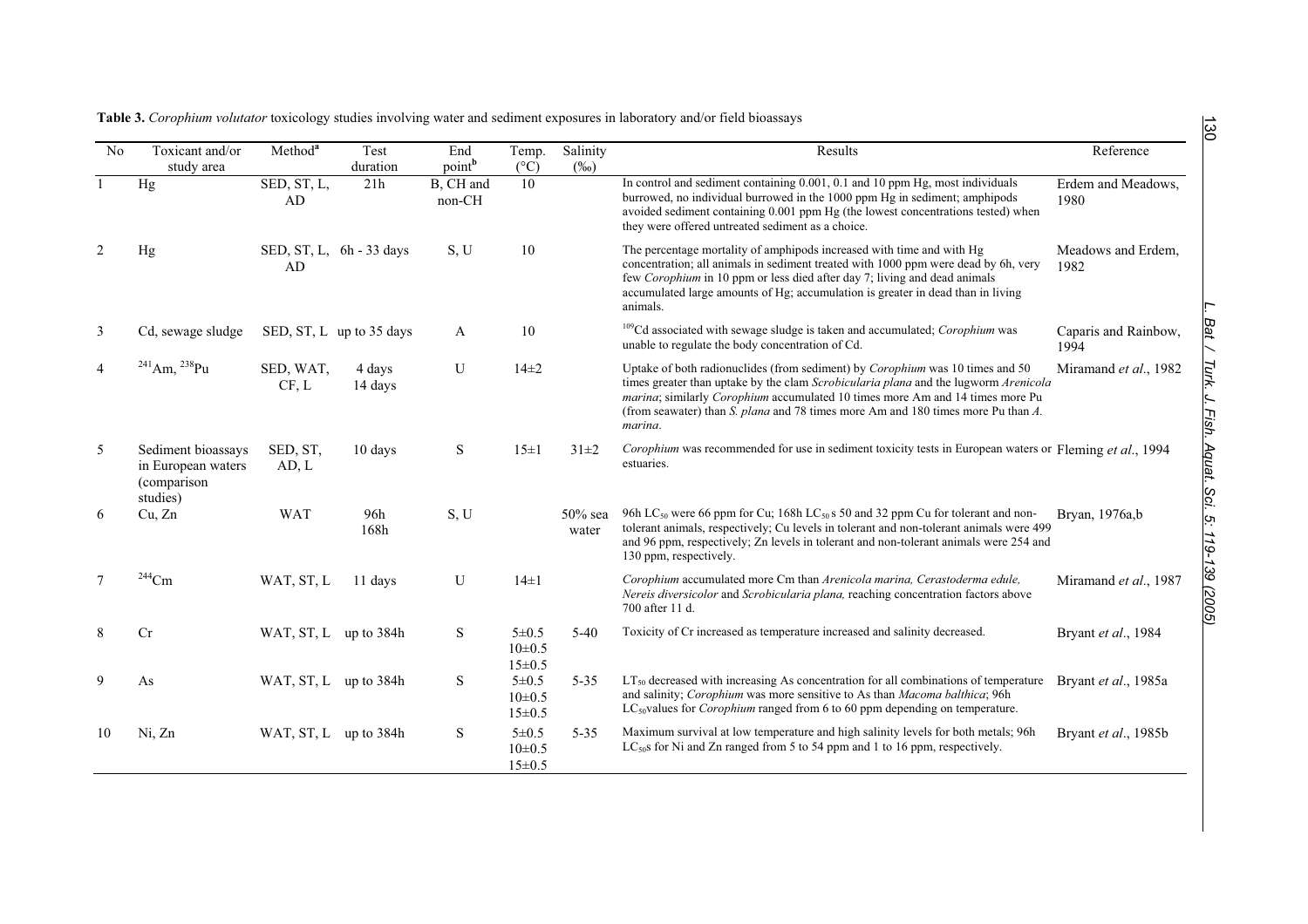**Table 3.** (Continue)

| No | Toxicant and/or<br>study area                                                              | Method <sup>a</sup>                         | Test<br>duration    | End<br>point <sup>b</sup> | Temp.<br>$(^{\circ}C)$ | Salinity<br>$(\%0)$                        | Results                                                                                                                                                                                                                                                                                                                                                                 | Reference                         |
|----|--------------------------------------------------------------------------------------------|---------------------------------------------|---------------------|---------------------------|------------------------|--------------------------------------------|-------------------------------------------------------------------------------------------------------------------------------------------------------------------------------------------------------------------------------------------------------------------------------------------------------------------------------------------------------------------------|-----------------------------------|
| 11 | Cr, As, Z, Ni                                                                              | WAT, ST, L                                  | up to 384h          | S.                        | $5 - 15$               | $5 - 35$                                   | Maximal toxicity occured in highest temperatures and lowest salinities; for As no<br>effect of salinity was observed.                                                                                                                                                                                                                                                   | McLusky and Bryant,<br>1985       |
| 12 | Cr, As, Z, Ni                                                                              | WAT, ST, L up to 384h                       |                     | S                         | $5 - 15$               | $5-35(40)$<br>in 5 $\%$<br>incre-<br>ments | In general, metal toxicity increases as salinity decreases and as temperature increases; collective studies in<br>96h LC <sub>50</sub> values indicate a rank order of metal toxicity of $Zn > Cr > Ni > As$ .                                                                                                                                                          | review by McLusky et<br>al., 1986 |
| 13 | Cd, Pb                                                                                     | WAT, ST, L                                  | 96h                 | A                         | $15.5 \pm 0.$<br>5     | 25                                         | Corophium accumulated Cd and Pb from contaminated seawater; animals exposed for Amiard et al., 1987<br>96h to the non-essential metals, a power function $Y=aX^b$ is generally suitable to<br>describe the relation between the levels of metals in organism $(Y)$ and seawater $(X)$ ;<br>for <i>Corophium</i> a=93.66 and b=0.65 for Cd, a=1639.97 and b=0.62 for Pb. |                                   |
| 14 | Cu                                                                                         | WAT, ST,<br>L, AD                           | 14 days             | S, A                      | $18\pm1$               | 25                                         | Corophium appeared to be a net accumulator of Cu, and Cu exposure resulted in a<br>lowered reproductive success rate; mortality was higher at low oxygen saturations<br>(below $30\%$ ).                                                                                                                                                                                | Eriksson and Weeks,<br>1994       |
| 15 | Hg in Elbe<br>estuary, Germany                                                             |                                             |                     |                           |                        |                                            | Concentrations in tissues were 0.05 - 0.10 ppm.                                                                                                                                                                                                                                                                                                                         | Zauke, 1977                       |
| 16 | Cu, Zn, Mn, Fe, Ca,<br>Mg, Pb, Ni, Co, Cd<br>in Dulas Bay and<br>Menai Strait<br>(N.Wales) | AD                                          |                     |                           |                        |                                            | Only Cu occurs in higher levels $(259\mu g/g)$ from Dulas Bay; Ca, Mg and Pb are higher Icely and Nott. 1980<br>in the Menai Strait sediments but the levels in animals are similar for both area; Ni,<br>Co and Cd have not been detected in both sediments and animals; Cu could be<br>excreted directly in an insoluble form.                                        |                                   |
| 17 | Sediment bioassay<br>in Halifax Harbour                                                    | SED, WAT,<br>L                              | 96h<br>$12-19$ days | S, R                      | 15±2                   |                                            | 96h LC <sub>50</sub> values for Cd ranged from 10.1 ppm to 22.7 ppm in seawater; <i>Corophium</i><br>was less sensitive to Halifax Harbour sediments than <i>Rhepoxynius abronius</i> ; 47.3% of<br>Corophium burrowed in sediment at the end of the bioassay.                                                                                                          | Tay et al., 1992                  |
| 18 | Sediment bioassays<br>in North Sea                                                         | SED, ST, L                                  | 10 days             | S, I                      |                        |                                            | Corophium was recommended for use in sediment toxicity tests in European waters,<br>especially in UK.                                                                                                                                                                                                                                                                   | Chapman et al., 1992              |
| 19 | Sediment bioassays<br>in North Sea<br>(comparison<br>studies)                              | SED, ST, L                                  | 10 days             | S, I, E                   | $14\pm1$               |                                            | Survival of Corophium was significantly reduced in more sediment samples than any<br>of the other species tested (Rhepoxynius abronius, Bathyporeia sarsi); first<br>observations of emergence and immobilisation were recorded on the third days of<br>exposure, at the end of the test 25% of Corophium were immobilised.                                             | van den Hurk et al.,<br>1992      |
| 20 | Sediment bioassays<br>in UK<br>(estuaries)                                                 | SED, ST,<br>$AD, ship-$<br>board<br>testing | 10 days             | S                         |                        |                                            | None of sediments tested were highly toxic to Corophium, mortalities above 50%<br>were not observed; suggested that <i>Corophium</i> was suitable for deployment in<br>sediment quality monitoring programmes, particularly in estuarine areas.                                                                                                                         | Thain et al., 1994                |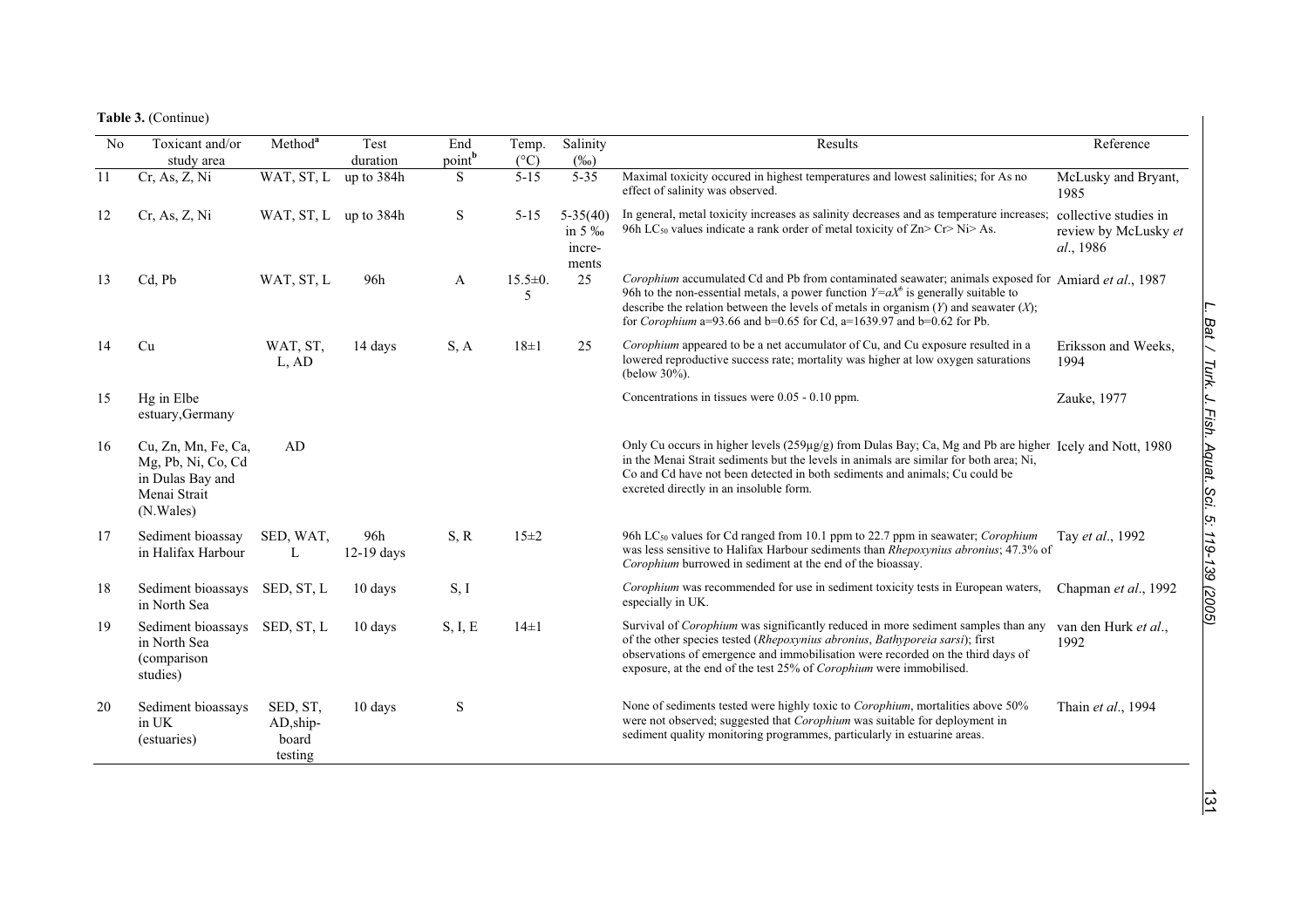**Table 3.** (Continue)

| N <sub>0</sub> | Toxicant and/or<br>study area                     | Methoda                              | Test<br>duration   | End<br>pointb | Temp.<br>$(^{\circ}C)$        | Salinity<br>$(\%0)$ | Results                                                                                                                                                                                                                                                                                                                                                                       | Reference                   |
|----------------|---------------------------------------------------|--------------------------------------|--------------------|---------------|-------------------------------|---------------------|-------------------------------------------------------------------------------------------------------------------------------------------------------------------------------------------------------------------------------------------------------------------------------------------------------------------------------------------------------------------------------|-----------------------------|
| 21             | Crude oil in<br>sediment from<br>England          | SED, ST,<br>AD, L                    | 10 days            | S             | $13\pm1$                      | 33                  | Mortality of Corophium was significantly elevated at the most contaminated site; in<br>the control sediment mortality was 12%; suggesting that <i>Corophium</i> can be used in<br>laboratory bioassays.                                                                                                                                                                       | Roddie et al., 1994         |
| 22             | Cu, Zn, Cd                                        | SED, ST,<br>AD, L                    | 10 days            | S, E, B       | $11^{\circ}$ C $\pm$          | 32                  | LC <sub>50</sub> indicate that Cd was much more toxic than Cu or Zn, being 14, 37, 32 $\mu$ g g <sup>-1</sup> ,<br>respectively and a similar trend was seen for the $EC_{50}$ s. The emergence from                                                                                                                                                                          | Bat and Raffaelli,<br>1998a |
|                |                                                   |                                      |                    |               |                               |                     | sediment differed greatly between concentrations of 30 to 57, 26 to 59 and 9.18 to<br>28.27 $\mu$ g g <sup>-1</sup> of Cu, Zn and Cd, respectively.                                                                                                                                                                                                                           |                             |
| 23             | Organically<br>enriched sediment                  | <b>SED</b>                           | 10 days<br>28 days | S, E, B       |                               |                     | Corophium can survive in organically enriched sediment if they have no alternative,<br>suggesting that <i>Corophium</i> is relatively tolerant of organically enriched sediment.                                                                                                                                                                                              | Bat and Raffaelli,<br>1998b |
| 24             | permethrin                                        | SED, L                               | 28                 | S.            | $15^{\circ}$ C $\pm$          | 32                  | 28-day LC <sub>50</sub> was 67 ng g <sup>-1</sup> ranging from 55 to 82 ng g <sup>-1</sup>                                                                                                                                                                                                                                                                                    | Bat and Raffaelli,<br>1996  |
| 25             | Sediment from<br>Sotiel and Gibraleon<br>in Spain | <b>SED</b>                           | 10                 | S, E, B       | $11 \pm 1$ °<br>$\mathcal{C}$ | 30                  | Only 20% of the amphipods survived at the end of the 10-day exposure to the<br>Gibraleon sediments. All live animals were able to rebury successfully. No<br>Corophium had burrowed in the Sotiel sediment.                                                                                                                                                                   | Bat et el., 1996            |
| 26             | Cu, Zn, Cd                                        | WAT, SED, 3, 6, 24, 48,<br><b>ST</b> | 72 and 96 h        | A, CH         | $11 \pm 1^{\circ}$<br>C       | 32                  | BCF were inversely related to seawater with Cu, Zn and Cd, with the lowest exposure Bat et al., 1998<br>concentration having the highest BCF. In the non-choice experiment Corophium<br>survival declined with increasing sediment metal levels as did burrowing activity.<br>When Cd and Zn were present together <i>Corophium</i> mortality was less than with Cd<br>alone. |                             |
| 27             | Cu, Zn, Cd                                        | WAT, SED,<br><b>ST</b>               | 4 days<br>10 days  | U             | $11 \pm 1$ °<br>$\mathcal{C}$ | 32                  | Metals were determined in <i>Corophium</i> tissues in individuals with gut contents and in<br>individuals with contents excluded by three different protocols.                                                                                                                                                                                                                | Bat and Raffaelli,<br>1999  |

**a** WAT= water, SED= sediment, ST= static system, CF= continuous-flow system, AD= adult animals, L= laboratory

**<sup>b</sup>** S= survival, E= emergence, B= burrowing, A= accumulation, U= uptake, CH= choice experiment, I= immobilisation

132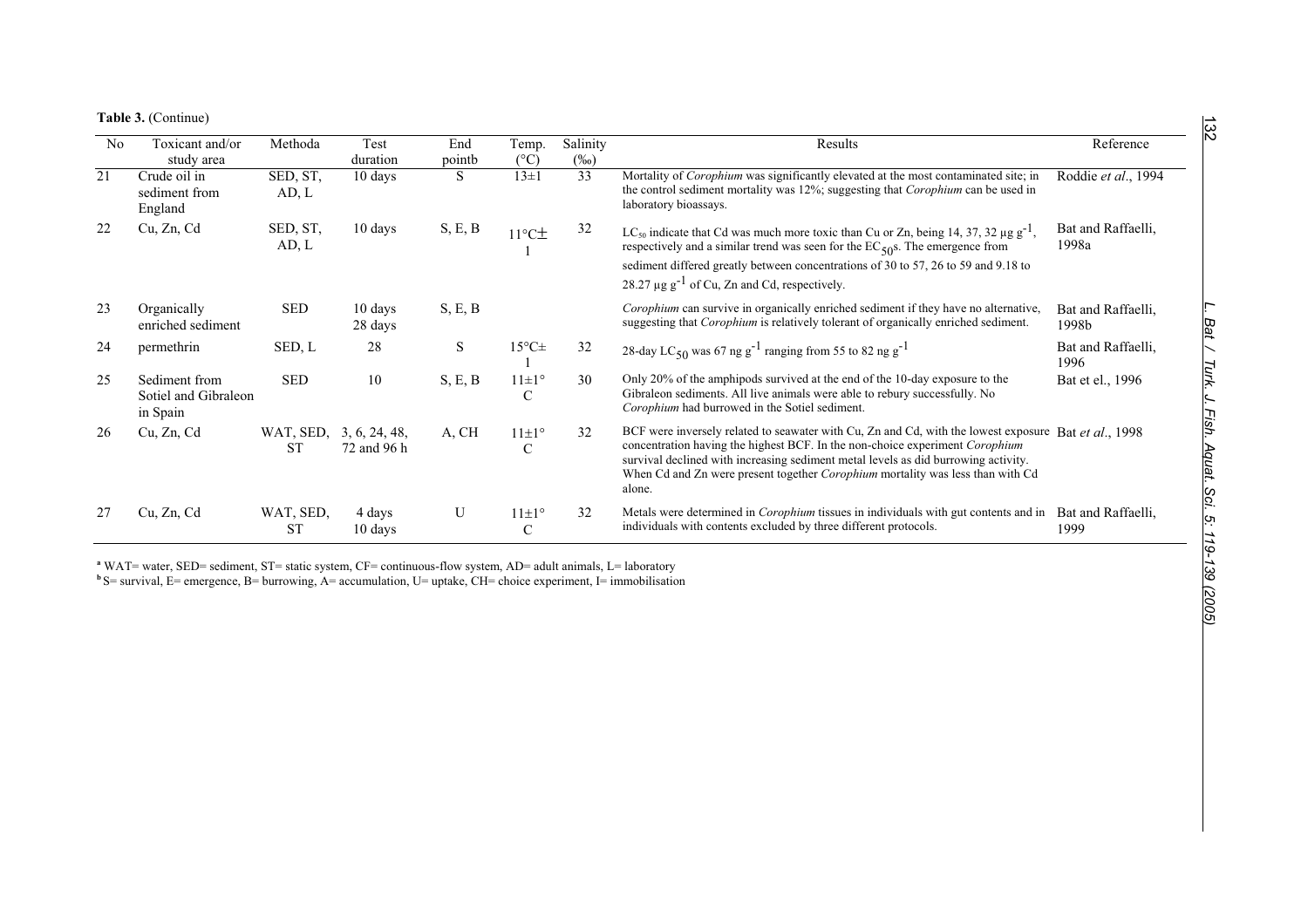| N <sub>0</sub> | Toxicant and/or<br>study area                     | Method <sup>a</sup>   | Test<br>duration                        | End<br>point <sup>b</sup> | Temp.<br>$(^{\circ}C)$                     | Salinity<br>$(\%0)$ | Results                                                                                                                                                                                                                                                                                                                                                                                                                                                                                  | Reference                  |
|----------------|---------------------------------------------------|-----------------------|-----------------------------------------|---------------------------|--------------------------------------------|---------------------|------------------------------------------------------------------------------------------------------------------------------------------------------------------------------------------------------------------------------------------------------------------------------------------------------------------------------------------------------------------------------------------------------------------------------------------------------------------------------------------|----------------------------|
|                | $^{137}Cs,~^{60}Co$                               | WAT, SED,<br>ST, L    | $3$ wk<br>1 to 2 months<br>(depuration) | U, DEP                    | $14 - 16$                                  |                     | Worms can reduce both radionucleids from their body with increased time in seawater, with and Amiard-Triquet,<br>without sediment; at the beginning elimination of Cs decreased rapidly and then slowly,<br>elimination of Co was faster in water with sediment than in water only; before depuration Cs<br>was concentrated in digestive tube (57%), after depuration Cs was found in skin and muscles;<br>before and after depuration Co was concentrated in digestive tube and blood. | 1974a                      |
| 2              | $^{137}\mathrm{Cs}$                               | WAT, SED,<br>ST, L    | 8 to 11 days                            | U                         | $14-16$                                    | vary                | There was an inverse relationship between salinity of seawater and Cs levels in worms;<br>similarly for K in seawater and Cs in worms; Cs was concentrated in digestive tube in<br>contaminated normal seawater, Cs of the worms was higher in artificial seawater containing<br>50% less K than those in normal seawater.                                                                                                                                                               | Amiard-Triquet,<br>1974b   |
| 3              | ${}^{57}Co, {}^{137}Cs, {}^{141}Ce$               | WAT, SED,<br>ST, L    | $1$ to $2$ wk<br>up to 40 days          | U                         | $3\pm1$<br>$5\pm1$<br>$15\pm1$<br>$17\pm1$ | 40%                 | Co in seawater was accumulated in kidney, Cs in seawater was accumulated in soft tissues<br>seawater (homogen), Ce in seawater was accumulated in external skin and digestive system; there was an 1975<br>inverse relationship between organic content of sediment and both Co and Cs levels in worms.                                                                                                                                                                                  | Amiard-Triquet,            |
| 4              | $^{241}$ Am, $^{238}$ Pu                          | SED, WAT,<br>CF, L    | 6 days<br>14 days                       | U                         | $14\pm2$                                   |                     | Arenicola preferentially accumulated Am rather than Pu; Arenicola accumulated less Am and<br>Pu than the clam Scrobicularia plana and the amphipod Corophium volutator both from<br>seawater and sediment.                                                                                                                                                                                                                                                                               | Miramand et al.,<br>1982   |
| 5              | $^{244}\mathrm{Cm}$                               | WAT, ST,              | 11 days                                 | U                         | $14\pm1$                                   |                     | Cm uptake by Arenicola and Nereis diversicolor was similar but lower than that found for<br>Corophium volutator, Cerastoderma edule and Scrobicularia plana.                                                                                                                                                                                                                                                                                                                             | Miramand et al.,<br>1987   |
| 6              | Cd, Cu, Pb, Zn, Mg<br>in the coast of Wales       |                       |                                         | A                         |                                            |                     | Cd was present in lowest concentrations both in worms and sediments; Zn, Mn and Pb all<br>decreased in concentration with increase in body weight, but Cd and Cu were not related to<br>body weight; for all metals there were significant positive correlations between the metal levels<br>in worms and the metal levels in sediment.                                                                                                                                                  | Packer et al.,<br>1980     |
| 7              | Cd, Cu, Ni, Zn in<br>Loughor Estuary,<br>S. Wales |                       |                                         | A                         |                                            |                     | Arenicola casts contained slightly higher average metal concentrations than those<br>sediment.                                                                                                                                                                                                                                                                                                                                                                                           | Brown, 1986                |
| 8              | Cd, Pb, Zn                                        | WAT, SED              |                                         | A                         |                                            |                     | Levels of all metals in casts were less than those in sediment; dominant uptake of Cd<br>was via the dissolved phase; Cd levels in <i>Arenicola</i> was 27± 18.5 ppm.                                                                                                                                                                                                                                                                                                                    | Loring and Prosi,<br>1986  |
| 9              | Oiled sediment                                    | WAT, SED,<br>ST, CF,L | $3-7$ days                              | S, CA,<br>E, U            |                                            |                     | High concentrations of oil in seawater and in sediment forced worms to surface or to<br>stop ingesting sediment; oil concentrations in casts were lower than those in<br>unworked sediment.                                                                                                                                                                                                                                                                                              | Prouse and<br>Gordon, 1976 |
| 10             | Oiled sediment                                    | SED, CF, L            | 5 days                                  | <b>B</b> , S,<br>CA, U    | $3.7 - 16$                                 | 30                  | Some worms surfaced in oil concentrations 153 ppm and some worms died when<br>concentrations reached 275 ppm; in all experiments only 14% of Arenicola died;<br>worms burrowed into sediment within minutes; cast activity reduced at higher<br>concentrations; oil levels in casts were lower than those in unworked sediment.                                                                                                                                                          | Gordon et al.,<br>1978     |

**Table 4.** *Arenicola marina* toxicology studies involving water and sediment exposures in laboratory and/or field bioassays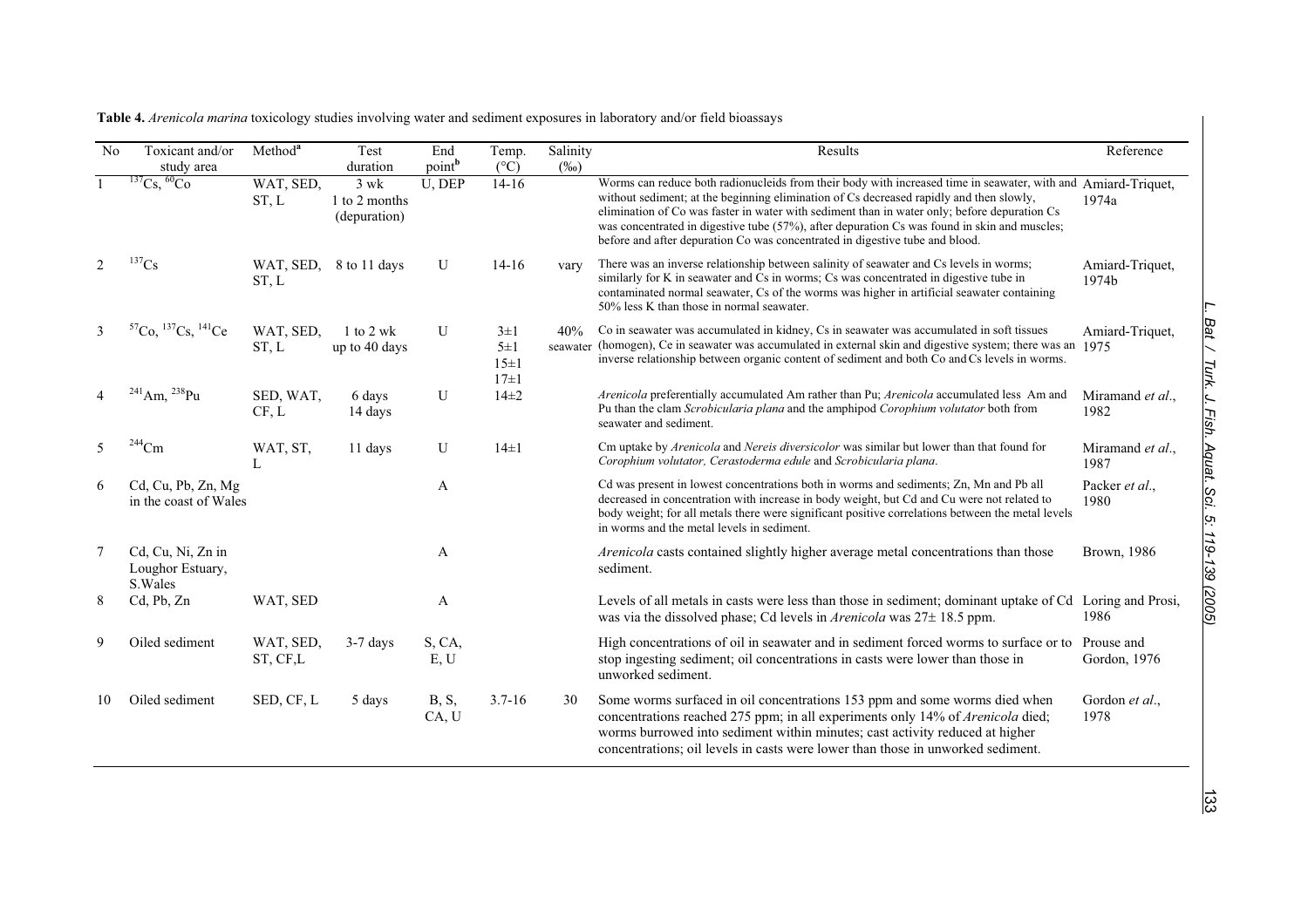**Table 4.** (Continue)

|                | Table 4. (Continue)                                                                           |                                           |                  |                     |                        |                     |                                                                                                                                                                                                                                                                                                                                                                                                                                                                                                                                                                                   |                                |
|----------------|-----------------------------------------------------------------------------------------------|-------------------------------------------|------------------|---------------------|------------------------|---------------------|-----------------------------------------------------------------------------------------------------------------------------------------------------------------------------------------------------------------------------------------------------------------------------------------------------------------------------------------------------------------------------------------------------------------------------------------------------------------------------------------------------------------------------------------------------------------------------------|--------------------------------|
| N <sub>0</sub> | Toxicant and/or<br>study area                                                                 | Methoda                                   | Test<br>duration | End<br>pointb       | Temp.<br>$(^{\circ}C)$ | Salinity<br>$(\%0)$ | Results                                                                                                                                                                                                                                                                                                                                                                                                                                                                                                                                                                           | Reference                      |
| 11             | Kuwait oil and<br>BP1100X dispersant<br>in Sandyhaven Pill                                    | Field                                     | several months   | S, CA               |                        |                     | Kuwait oil and BP1100X and 1:1 and 5:1 mixtures of both all reduced population<br>density of worms; pollutants also reduced feeding activity of up to 75% of the<br>worms when natural populations of Arenicola were sprayed with Kuwait crude oil at<br>a rate of 0.2 $L/m2$ ; there was a rapid decline in cast production following the spills<br>over next month, a gradual increase in feeding activity occured reaching a constant<br>level at about 50-75% of the original worm density.                                                                                   | Levell, 1976                   |
| 12             | Aroclor 1254                                                                                  | SED, WAT,<br>ST, L                        | 5 days           | U                   | room temp.             |                     | Sediment containing 1 ppm A1254, worms accumulated 0.24±0.08 ppm A1254; the<br>addition of clean sand did not effect the rate of uptake.                                                                                                                                                                                                                                                                                                                                                                                                                                          | Courtney and<br>Langston, 1978 |
| 13             | Hydrocarbon ${}^{14}C-1-$<br>naphthalene                                                      | WAT, SED,                                 | up to 24h        | U, A,<br><b>DEP</b> |                        |                     | Uptake was rapid in all tissues, the most important site for accumulation being the<br>stomach wall and the oesophagenal glands; the loss of the hydrocarbon from the<br>tissues was rapid.                                                                                                                                                                                                                                                                                                                                                                                       | Lyes, 1979                     |
| 14             | Sediment with<br>diesel-based drilling<br>mud and TBT from<br>Maplin Sands, Coast<br>of Essex | <b>SED</b>                                | 6 months         | CA                  |                        |                     | All treatments except 0.1 mg TBT $kg^{-1}$ impaired the casting activity of <i>Arenicola</i> ;<br>this technique was found to be useful.                                                                                                                                                                                                                                                                                                                                                                                                                                          | Matthiessen and<br>Thain, 1989 |
| 15             | Sediment bioassays<br>in UK<br>(estuaries)                                                    | SED, ST,<br>AD, ship-<br>board<br>testing | 10 days          | S, CA               |                        |                     | No mortalities were observed in control sediment; contaminated natural sediments<br>effected feeding behaviour; <i>Arenicola</i> bioassays were found easy to deploy for ship-<br>board monitoring.                                                                                                                                                                                                                                                                                                                                                                               | Thain et al., 1994             |
| 16             | Cu, Zn, Cd                                                                                    | WAT, SED,<br>ST, L                        | 4 days           | U                   | $9 \pm 1$ °C           | 32                  | No lugworms survived at the end of the exposure to concentrations of 20 $\mu$ g g <sup>-1</sup> Cu,<br>60 $\mu$ g g <sup>-1</sup> Zn and 35 $\mu$ g g <sup>-1</sup> Cd in sediment. Mortality of lugworms increased with<br>increasing copper, zinc and cadmium sediment concentrations, this becoming more<br>significant at higher concentrations.                                                                                                                                                                                                                              | Bat. 1998                      |
| 17             | Cu, Zn, Cd                                                                                    | SED, ST, L                                | 10 days          | S, E,<br>CA, A      | $9 \pm 1$ °C           | 32                  | LC <sub>50</sub> analyses show that Cu was more toxic to lugworms than either Zn or Cd, the LC <sub>50</sub> s being Bat and Raffaelli,<br>20, 50 and 35 $\mu$ g g <sup>-1</sup> Cu, Zn and Cd, respectively. Lugworms were able to burrow in sediment<br>containing 14 $\mu$ g Cu g <sup>-1</sup> , 52 $\mu$ g Zn g <sup>-1</sup> , 25 $\mu$ g Cd g <sup>-1</sup> or less. At higher concentrations of the<br>metals the size of the casts produced declined sharply. Tissue metal concentrations increased<br>with increasing copper, zinc and cadmium sediment concentrations. | 1998a                          |

<sup>a</sup> WAT= water, SED= sediment, ST= static system, CF= continuous-flow system, L= laboratory

**b** S= survival, E= emergence, B= burrowing, A= accumulation, U= uptake, DEP= depuration, CA= casting activity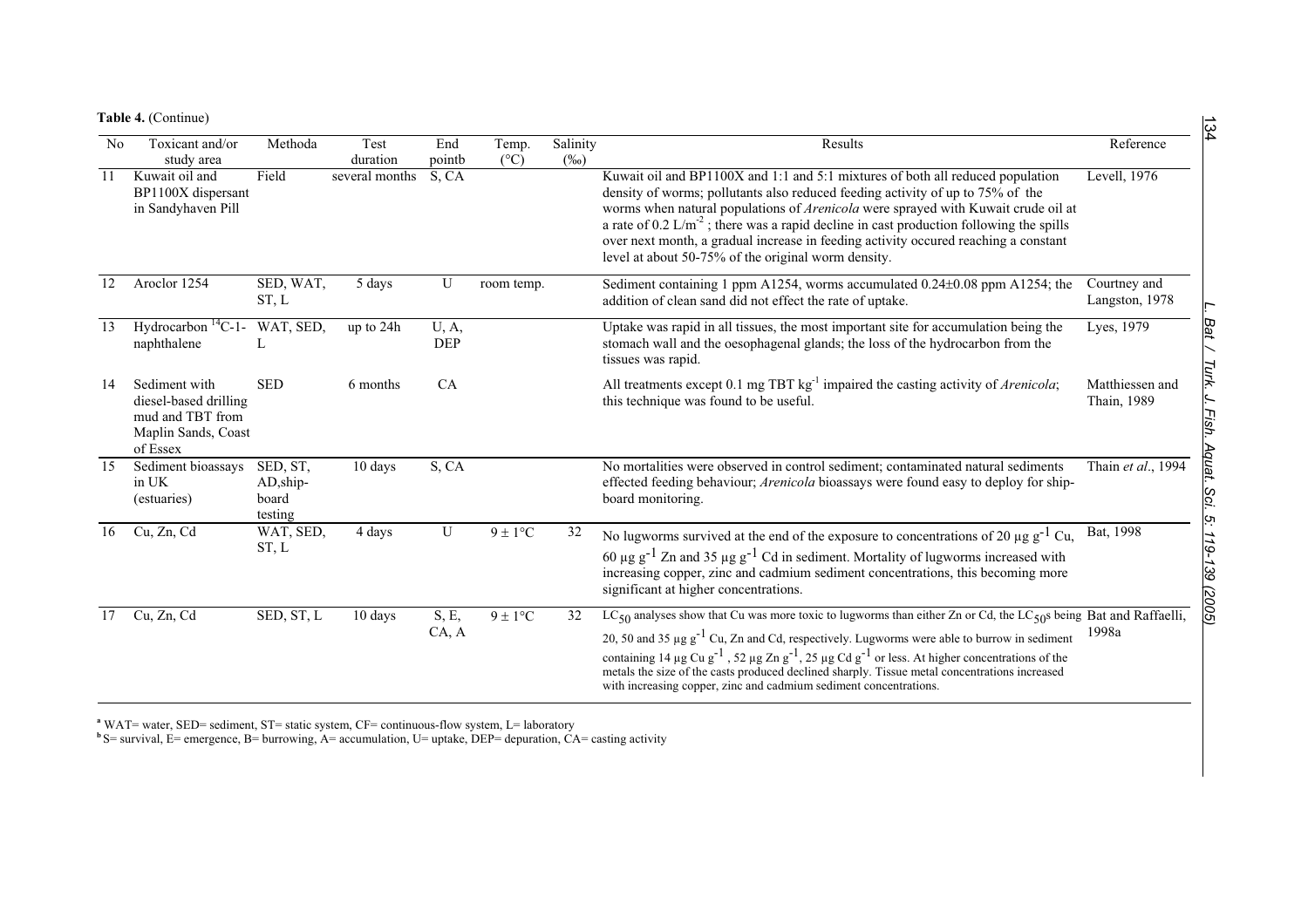### **References**

- Adams, W.J., Kimerle, R.A. and Bornett, J.W. Jr. 1992. Sediment quality and aquatic life assessment. Environ. Sci. Technol., 26 (10): 1865-1875.
- Ahsanullah, M. 1976. Acute toxicity of cadmium and zinc to seven invertebrate species from Western Port, Victoria. Aust. J. Mar. Freshwater Res., 27: 187-196.
- Ahsanullah, M. and Palmer, D.H. 1980. Acute toxicity of selenium to three species of marine invertebrates, with notes on a continuous-flow test system. Aust. J. Mar. Freshwater Res., 31: 795-802.
- Ahsanullah, M. and Florence, T.M. 1984. Toxicity of copper to the marine amphipod *Allorchestes compressa* in the presence of water-and lipid-soluble ligands. Mar. Biol., 84: 41-45.
- Ahsanullah, M., Mobley, M.C. and Rankin, P. 1988. Individual and combined effects of zinc, cadmium and copper on the marine amphipod Allorchestes compressa. Aust. J. Mar. Freshwater Res., 39: 33-37.
- Ahsanullah, M. and Williams, A.R. 1991. Sublethal effects and bioaccumulation of cadmium, chromium, copper and zinc in the marine amphipod Allorchestes compressa. Mar. Biol., 108: 59-65.
- Akesson, B. 1980. The use of certain polychaetes in bioassay studies. In: A.D. McIntryre and J.B. Pearce (Eds.), Biological Effects of Marine Pollution and the Problems of Monitoring. Rapp. P.-v. Reun.Cons. int. Explor. Mer, 179: 315-321.
- American Society for Testing and Materials. 1990. Standard guide for conducting 10-day static sediment toxicity tests with marine and estuarine amphipods. ASTM E 1367-90. American Society for Testing and Materials, Philadelphia, PA:. 1-24.
- Amiard, J.C., Amiard-Triquet, C. Berthet, B. and Metayer, C. 1987. Comparative study of the patterns of bioaccumulation of essential (Cu, Zn) and nonessential (Cd, Pb) trace metals in various estuarine and coastal organisms. J. exp. mar. Biol. Ecol., 106 : 73-89.
- Amiard-Triquet, C. 1974a. Etude de la décontamination d'Arenicola marina (annélide, polychète) après contamination expérimentale par le caesium 137 ou le cobalt 60. Mar. Biol., 26: 161-165.
- Amiard-Triquet, C. 1974b. Influence de la salinité et de l'équilibre ionique sur la contamination d'Arenicola marina L. (annélide, polychète) par le caesium 137. J. exp. mar. Biol. Ecol., 15: 159-164.
- Amiard-Triquet, C. 1975. Etude du transfert des radionucleides entre le milieu sedimentaire marin et les invertébrés qui y vivent. Ph.D. Dissertation, Nantes: University of Nantes.
- Arthur, J.W. 1980. Review of freshwater bioassay procedures for selected amphipods. In: A.L. Buikema, Jr., and J. Cairns, Jr. (Eds.), Aquatic Invertebrate Bioassay, ASTM STP 715, American Society for Testing and Materials, 98-108.
- Bat, L. and Raffaelli, D. 1996. The Corophium volutator (Pallas) sediment toxicity test: An inter-laboratory comparison. E.Ü. Su Ürünleri Dergisi, 13 (3-4): 433- 440.
- Bat, L., Raffaelli, D. and Marr, I.L. 1996. Toxicity of river sediments in South-West Spain. E.Ü. Su Ürünleri Dergisi, 13 (3-4): 425-432.
- Bat, L. 1998. Influence of sediment on heavy metal uptake

by the polychaete Arenicola marina. Tr. J. Zoology, 22 (4): 341-350.

- Bat, L. and Raffaelli, D. 1998a. Sediment toxicity testing: A bioassay approach using the amphipod Corophium volutator and the polychaete Arenicola marina. J. exp. mar. Biol. Ecol., 226: 217-239.
- Bat, L. and Raffaelli, D. 1998b. Survival and growth of Corophium volutator in organically enriched sediment : A comparison of laboratory and field experiments. Tr. J. Zoology, 22 (3): 219-229.
- Bat, L., Raffaelli, D. and Marr, I.L. 1998. The accumulation of copper, zinc and cadmium by the amphipod Corophium volutator (Pallas). J. exp. mar. Biol. Ecol., 223 (2): 167-184.
- Bat, L., Gündoğdu, A. ve Öztürk, M. 1998-1999a. Ağır metaller. S.D.Ü. Eğirdir Su Ürünleri Fak. Der., 6: 166-175.
- Bat, L., Öztürk, M. ve Öztürk, M. 1998-1999b. Akuatik toksikoloji. S.D.Ü. Eğirdir Su Ürünleri Fak. Der., 6: 148-165.
- Bat, L. and Raffaelli, D. 1999. Effects of gut sediment contents on heavy metal levels in the amphipod *Corophium volutator* (Pallas). Tr. J. Zoology, 23: 67- 71.
- Bat, L., Gündoğdu, A., Sezgin, M., Çulha, M., Gönlügür, G. and Akbulut, M. 1999. Acute toxicity of zinc, copper and lead to three species of marine organisms from Sinop Peninsula, Black Sea. Tr. J. Biology, 23 (4): 537-544.
- Bat, L., Akbulut, M., Çulha, M., Gündoğdu, A. and Satılmış, H.H. 2000. Effect of temperature on the toxicity of zinc, copper and lead to the freshwater amphipod *Gammarus pulex* (L.) Tr. J. Zoology, 24: 409-415.
- Bat, L., Gündoğdu, A., Akbulut, M., Çulha, M. and Satılmış, H.H. 2001. Toxicity of Zinc and Lead to the Polychaete Worm *Hediste diversicolor*. Turkish J. Mar. Sci., 7: 71-84.
- Bellan-Santini, D. 1980. Relationship between populations of amphipods and pollution. Mar. Pollut. Bull., 11: 224-227.
- Bellinger, E.G. and Benham, B.R. 1978. The levels of metals in dock-yard sediments with particular reference to the contributions from ship-bottom paints. Environ. Pollut., 15: 71-81.
- Brown, B. and Ahsanullah, M. 1971. Effect of heavy metals on mortality and growth. Mar. Pollut. Bull., 2: 182- 187.
- Brown, S.L. 1986. Feces of intertidal benthic invertebrates: influence of particle selection in feeding on trace element concentration. Mar. Ecol. Prog. Ser., 28: 219- 231.
- Bryan, G.W. 1976a. Some aspects of heavy metal tolerance in aquatic organisms. In: A.P.M. Lockwood (Ed.), Effects of Pollutants on Aquatic organisms. Cambridge University Press., London: 7-34.
- Bryan, G.W. 1976b. Heavy metal contamination in the sea. In: R. Johnston (Ed.), Marine Pollution. London Academic Press. London: 185-302.
- Bryan, G.W. 1984. Pollution due to heavy metals and their compounds. In: O. Kinne (Ed.), Marine Ecology. John Wiley and Sons Ltd., 5(3): 1290-1430.
- Bryan, G.W. and Hummerstone, L.G. 1971. Adaptation of the Polychaete *Nereis diversicolor* to estuarine sediments containing high concentrations of heavy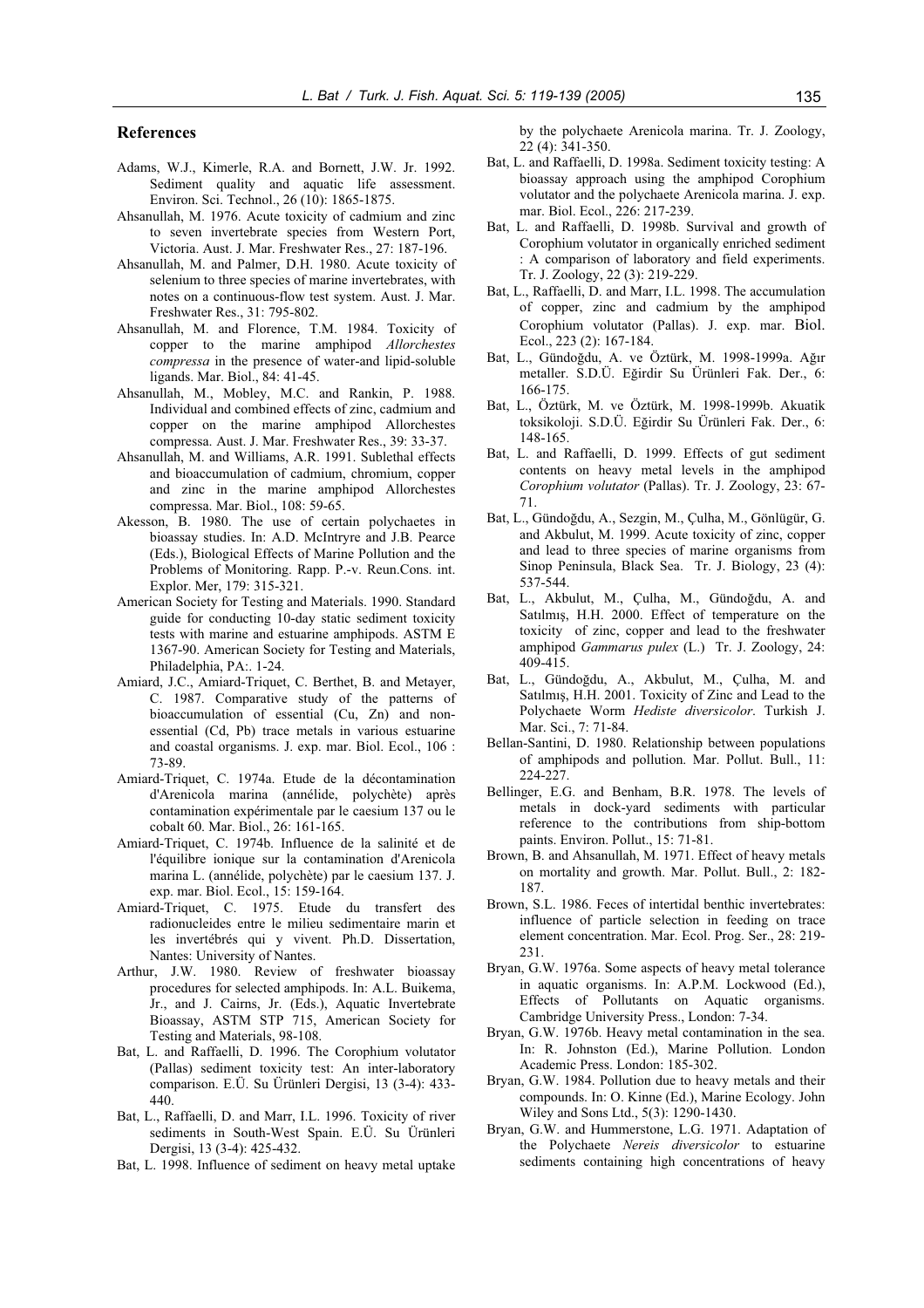metals. I.General observation and adaptation to copper. J. Mar. Biol. Ass. UK., 51: 845-863.

- Bryan, G.W. and Hummerstone, L.G. 1973a. Adaptation of the Polychaete Nereis diversicolor to estuarine sediments containing high concentrations of zinc and cadmium. J. Mar. Biol. Ass. UK. 53: 839-857.
- Bryan, G.W. and Hummerstone, L.G. 1973b. Adaptation of the Polychaete *Nereis diversicolor* to manganese in estuarine sediments. J. Mar. Biol. Ass. UK., 53: 859- 872.
- Bryan, G.W. and Langston, W.J. 1992. Bioavailability, accumulation and effects of heavy metals in sediments with special reference to United Kingdom estuaries. Environ. Pollut., 76: 89-131.
- Bryant, V., McLusky, D.S., Roddie, K. and Newbery, D.M. 1984. Effect of temperature and salinity on the toxicity of chromium to three estuarine invertebrates (*Corophium volutator, Macoma balthica, Nereis diversicolor*). Mar. Ecol. Prog. Ser., 20: 137-149.
- Bryant, V., Newbery, D.M., McLusky, D.S. and Campbell, R. 1985a. Effect of temperature and salinity on the toxicity of arsenic to three estuarine invertebrates (*Corophium volutator, Macoma balthica, Tubifex costatus*). Mar. Ecol. Prog. Ser., 24: 129-137.
- Burton, G.A., Jr. 1991. Assessing the toxicity of freshwater sediments: annual review. Environ. Toxicol. and Chem., 10: 1585-1627.
- Burton, G.A., Jr. and Scott, K.J. 1992. Sediment toxicity evaluations their niche in ecological assessments. Environ. Sci. Technol., 26 (11): 2069-2075.
- Cairns, J.Jr. and Mount, D.I. 1990. Aquatic toxicology: Part 2 of a four-part series. Environ. Sci. Technol., 24: 154-161.
- Caparis, M.E. and Rainbow, P.S. 1994. Accumulation of cadmium associated with sewage sludge by a marine amphipod crustacean. Sci. Total Environ., 156: 191- 198.
- Chapman, P.M. 1989. Current approaches to developing sediment quality criteria. Environ. Toxicol. and Chem., 8: 589-599.
- Chapman, P.M. 1992. Pollution status of North Sea sediments- an international integrative study. Mar. Ecol. Prog. Ser., 91: 313-322.
- Chapman, P.M. and Long, E.R. 1983. The use of bioassays as part of a comprehensive approach to marine pollution assessment. Mar. Pollut. Bull., 14: 81-84.
- Chapman, P.M., Swartz, R.C., Roddie, B., Phelps, H.L., van den Hurk, P. and Butler, R. 1992. An international comparison of sediment toxicity tests in the North Sea. Mar. Ecol. Prog. Ser., 91: 253-264.
- Cheng, I.-J., Levinton, J.S., McCartney, M., Martinez, D. and Weissburg, M.J. 1993. A bioassay approach to seasonal variation in the nutritional value of sediment. Mar. Ecol. Prog. Ser., 94: 275-285.
- Clark, R.B. 1986. Marine Pollution. Clarendon Press, Oxford. London, 236 pp
- Courtney, W.A.M. and Langston, W.J. 1978. Uptake of polychlorinated biphenyl (Aroclor 1254) from sediment and from seawater in two intertidal polychaetes. Environ. Pollut., 15: 303-309.
- Davies-Colley, R.J., Nelson, P.O. and Williamson, K.J. 1984. Copper and cadmium uptake by estuarine sedimentary phases. Environ. Sci. Technol., 18(7): 491-499.
- Depledge, M.H., Weeks, J.M. and Bjerregard, P. 1994. Heavy metals. In: P. Calow (Ed.), Handbook of

Ecotoxicology. Oxford Blackwell Sci. Publ., London: 2(5): 79-105.

- DeWitt, T.H., Ditsworth G.R. and Swartz, R.C. 1988. Effects of Natural sediment features on survival of the Phoxocephalid Amphipod, *Rhepoxynius abronius*. Mar. Environ. Res., 25: 99-124.
- Dillon, T.M., Moore, D.W. and Gibson, A.B. 1993. Development of a chronic sublethal bioassay for evaluating contaminated sediment with the marine polychaete worm *Nereis* (neantes) *arenaceodentata.*  Environ. Toxicol. and Chem., 12: 589-605.
- Eisler, R. 1971. Cadmium poisoning in Fundulus heteroclitus (Pisces: Cyprinodontidae) and other marine organisms. J. Fish. Res. Bd. Canada, 28: 1225- 1234.
- Erdem, C. and Meadows, P.S. 1980. The influence of mercury on the burrowing behaviour of *Corophium volutator*. Mar. Biol., 56: 233-237.
- Eriksson, S.P. and Weeks, J.M. 1994. Effects of copper and hypoxia on two populations of the benthic amphipod *Corophium volutator* (Pallas). Aquatic Toxicology, 29: 73-81.
- Fleming, R., Crane, M., van de Guchte, C., Grootelar, L., Smaal, A., Ciarelli, S., Karbe, L., Borchert, J., Westendorf, J., Vahl, H., Holwerda, D., Looise, B., Guerra, M., Vale, C., Castro, O., Gaudencio, M.J. and van den Hurk, P. 1994. Sediment toxicity tests for poorly water-soluble substances. Final Report. EC Reference No: MAST-CT91-0080, WRc plc, Buckinghamshire.
- Förstner, U. and Wittmann, G.T.W. 1983. Metal pollution in the aquatic environment. Second Revised Edition. Springer-Verlag, Berlin, 486 pp.
- Freedman, M.L., Cunningham, P.M., Schindler, J.E. and Zimmerman, M.J. 1980. Effect of lead speciation on toxicity. Bull. Environ. Contam. Toxicol. 25: 389- 393.
- Gibbs, P.E., Bryan, G.W. and Ryan, K.P. 1981. Copper accumulation by the polychaete *Melinna palmata*: An antipredation mechanism? J. Mar. Biol. Ass.UK. 61: 707-722.
- Gordon, D.C. Jr., Dale, J. and Keizer, P.D. 1978. Importance of sediment working by the depositfeeding polychaete *Arenicola marina* on the weathering rate of sediment-bound oil. J. Fish. Res. Bd. Can., 35: 591-603.
- Hill, I.R., Matthiessen, P. and Heimbach, F. 1993. Guidance document on sediment toxicity tests and bioassays for freshwater and marine environments. Society of Environmental Toxicology and Chemistry, SETAC-Europe.
- Hong, J.-S. and Reish, D.J. 1987. Acute toxicity of cadmium to eight species of marine amphipod and isopod crustaceans from Southern California. Bull. Environ. Contam. Toxicol., 39: 884-888.
- Icely, J.D. and Nott, J.A. 1980. Accumulation of copper within the "Hepatopancreatic" caeca of Corophium volutator (Crustacea: Amphipoda). Mar. Biol., 57: 193-199.
- Ingersoll, C.G. 1995. Sediment tests. In: G.M. Rand (Ed.), Fundamentals of Aquatic Toxicology. 2. edition. Effects, environmental fate, and risk assessment. Taylor and Francis Publ., 231-255.
- Jennings, C.D. and Fowler, S.W. 1980. Uptake of 55Fe from contaminated sediments by the polychaete *Nereis diversicolor*. Mar. Biol., 56: 277-280.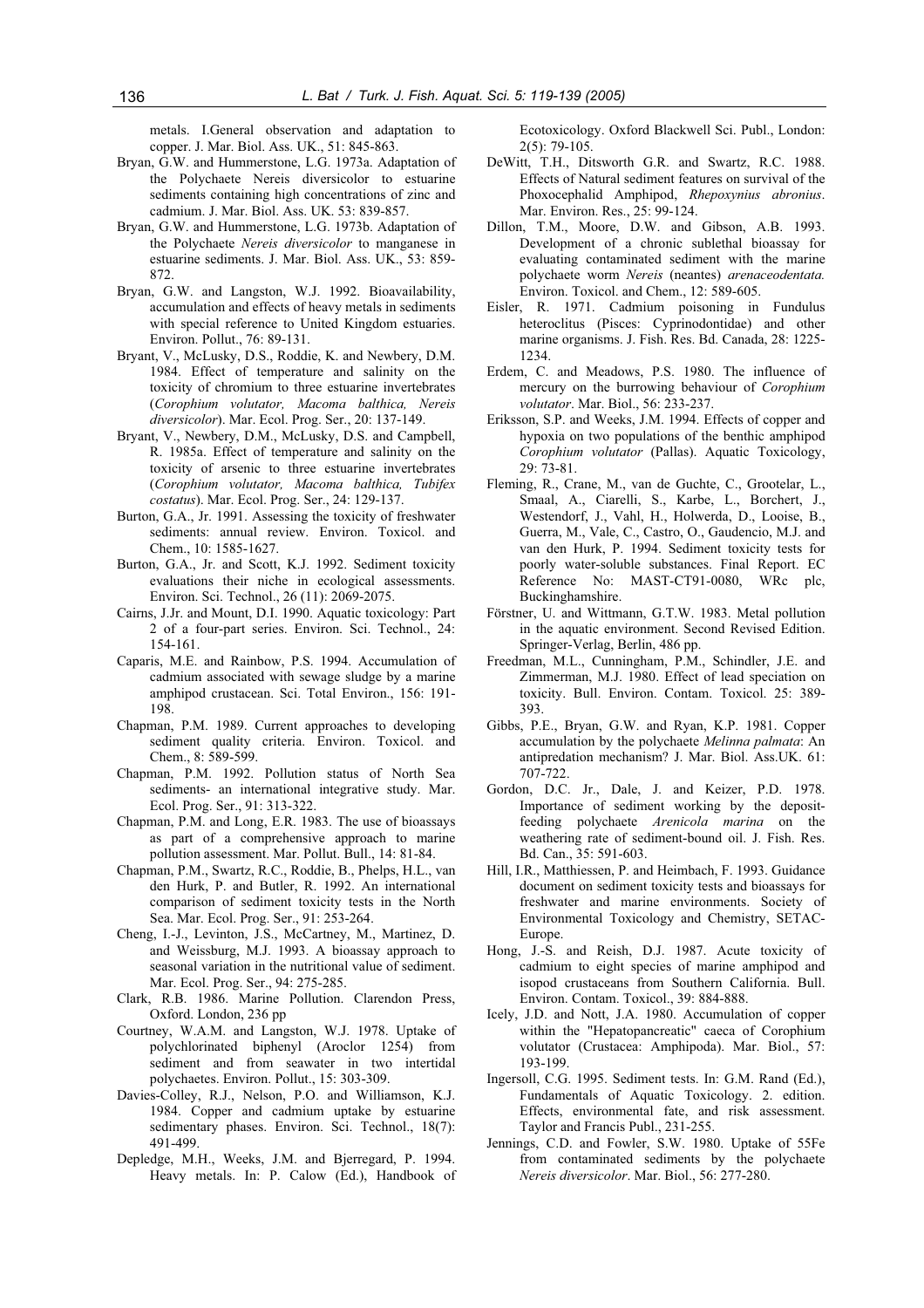- Kemp, P.F. and Swartz, R.C. 1988. Acute toxicity of interstitial and particle-bound cadmium to a marine infaunal amphipod. Mar. Environ. Res., 26: 135-153.
- Korringa, P. 1968. Biological consequences of marine pollution with special reference to the North Sea fisheries. Helgoländer Meeresunters., 17: 126-140.
- Levell, D. 1976. The effect of Kuwait crude oil and the dispersant BP 1100X on the lugworm, Arenicola marina L. In: J.M. Baker (Ed.), Marine Ecology and Oil Pollution. Appl. Sci. Publ. Ltd., England: 131- 188.
- Long, E.R. and Chapman, P.M. 1985. A sediment quality triad: measures of sediment contamination, toxicity and infaunal community composition in Puget Sound. Mar. Pollut. Bull., 16 (10): 405-415.
- Long, E.R., Buchman, M.F., Bay, S.M., Breteler, R.J., Carr, R.S., Chapman, P.M., Hose, J.E., Lissner, A.L., Scott, J. and Wolfe, D.A. 1990. Comparative evaluation of five toxicity tests with sediments from San Francisco Bay and Tomales Bay, California. Environ. Toxicol. and Chem., 9: 1193-1214.
- Loring, D.H. and Prosi, F. 1986. Cadmium and lead cycling between water, sediment, and biota in an artificially contaminated mud flat on Borkum (F.R.G.). In: D.S. Moulder and P. Williamson (Eds.), Estuarine and Coastal Pollution: Detection, Research and Control. Wat. Sci. Tech., 18: 131-139.
- Luoma, S.N. 1983. Bioavailability of trace metals to aquatic organisms- A review. Sci. Total Environ., 28 : 1-22.
- Luoma, S.N. and Bryan, G.W. 1978. Factors controlling the ability of sediment-bound lead to the estuarine bivalve Scrobicularia plana. J. mar. biol. Ass.UK., 58: 793- 802.
- Luoma, S.N. and Ho, K.T. 1993. Appropriate uses of marine and estuarine sediment bioassays. In: P. Calow (Ed.), Handbook of Ecotoxicology. Oxford Blackwell Sci. Publ., London. Vol. 1, Ch. 11. 193-226.
- Lyes, M.C. 1979. Bioavailability of a hydrocarbon from water and sediment to the marine worm *Arenicola marina*. Mar. Biol., 55: 121-127.
- Martin, T.R. and Holdich, D.M. 1986. The acute lethal toxicity of heavy metals to peracarid crustaceans (with particular reference to fresh-water asellids and gammarids). Water Res., 20(9): 1137-1147.
- Mason, A.Z., Jenkins, K.D. and Sullivan, P.A. 1988. Mechanisms of trace metal accumulation in the polychaete *Neanthes arenaceondentata*. J. Mar. Biol. Ass.UK., 68: 61-80.
- Matthiessen, P. and Thain, J.E. 1989. A method for studying the impact of polluted marine sediments on intertidal colonising organisms; test with diesel-based drilling mud and tributyltin antifouling paint. Hydrobiologia, 188/189: 477-485.
- McLusky, D.S. and Phillips, C.N.K. 1975. Some effect of copper on the Polychaete Phyllodoce maculata. Est. and Coast. Mar. Sci., 3: 103-108.
- McLusky, D.S. and Bryant, V. 1985. The effect of temperature and salinity variation on the toxicity of heavy metals to estuarine invertebrates. Estuaries, 8(2B): 123A.
- McLusky, D.S., Bryant, V. and Campbell, R. 1986. The effect of temperature and salinity on the toxicity of heavy metals to marine and estuarine invertebrates. Oceanogr. Mar. Biol. Ann. Rev., 24: 481-520.
- Meador, J.P. 1993. The effect of laboratory holding on the toxicity response of marine infaunal amphipods to

cadmium and tributyltin. J. Exp. Mar. Biol. Ecol., 174: 227-242.

- Meadows, P.S. and Erdem, C. 1982. The effect of mercury on *Corophium volutator* vialibility and uptake. Mar. Environ. Res., 6: 227-233.
- Mearns, A.J., Swartz, R.C., Cummins, J.M., Dinnel, P.A., Plesha, P. and Chapman, P.M. 1986. Inter-laboratory comparison of a sediment toxicity test using the marine amphipod, Rhepoxynius abronius. Mar. Environ. Res., 19: 13-37.
- Milanovich, F.P., Spies, R., Guram, M.S. and Sykes, E.E. 1976. Uptake of copper by the polychaete Cirriformia spirabrancha in the presence of dissolved yellow organic matter of natural origin. Est.Coast. and Shelf Sci., 4: 585-588.
- Miramand, P., Germain, P. and Camus, H. 1982. Uptake of americium and plutonium from contaminated sediments by the three benthic species: *Arenicola marina, Corophium volutator* and *Scrobicularia plana*. Mar. Ecol. Prog. Ser., 7: 59-65.
- Miramand, P., Germain, P. and Arzur, J.C. 1987. Uptake of curium (244 cm) by five benthic marine species: (*Arenicola marina, Cerastoderma edule, Corophium volutator, Nereis diversicolor* and *Scrobicularia plana*): comparison with americium and plutonium. J. Environ. Radioac., 5: 209-218.
- Moore, P.G. and Rainbow, P.S. 1987. Copper and zinc in an ecological series of talitroidean amphipoda (Crustacea). Oecologia, 73: 120-126.
- Nieboer, E. and Richardson, D.H.S. 1980. The replacement of the nondescript term 'heavy metals' by a biologically and chemically significant classification of metal ions. Environ. Pollut., 1(B): 3-26.
- Oakden, J.M., Oliver, J.S. and Flegal, A.R. 1984a. EDTA chelation and zinc antagonism with cadmium in sediment: effects on the behavior and mortality of two infaunal amphipods. Mar. Biol., 84: 125-130.
- Oakden, J.M., Oliver, J.S. and Flegal, A.R. 1984b. Behavioral responses of a phoxocephalid amphipod to organic enrichment and trace metals in sediment. Mar. Ecol. Prog. Ser., 14: 253-257.
- Olla, B.L., Estelle, V.B., Swartz, R.C., Braun, G. and Studholme, A.L. 1988. Responses of polychaetes to cadmium-contaminated sediment: comparison of uptake and behavior. Environ. Toxicol. and Chem., 7: 587-592.
- Packer, D.M., Ireland, M.P. and Wootton, R.J. 1980. Cadmium, copper, lead zinc and manganese in the polychaete Arenicola marina from sediments around the coast of Wales. Environ. Pollut., 22(A): 309-321.
- Pesch, C.E. 1979. Influence of three sediment types on copper toxicity to the polychaete *Neantes arenaceodentata*. Mar. Biol., 52: 237-245.
- Pesch, C.E. and Morgan, D. 1978. Influence of sediment in copper toxicity tests with the polychaete *Neantes arenaceodentata*. Water Res., 12: 747-751.
- Pesch, C.E. and Hoffman, G.L. 1983. Interlaboratory comparison of a 28-day toxicity test with the polychaete *Neanthes arenaceodentata*. In: W.E. Bishop, R.D. Cardwell, and B.B. Heidolph (Eds.), Aquatic Toxicology and Hazard Assessment: Sixth Symposium, ASTM STP 802, American Society for Testing and Materials, Philadelphia, PA: 482-493.
- Phillips, D.J.H. 1980. Quantitative aquatic biological indicators. Their use to monitor trace metal and organochlorine pollution. Applied Sci. Publ. Ltd.,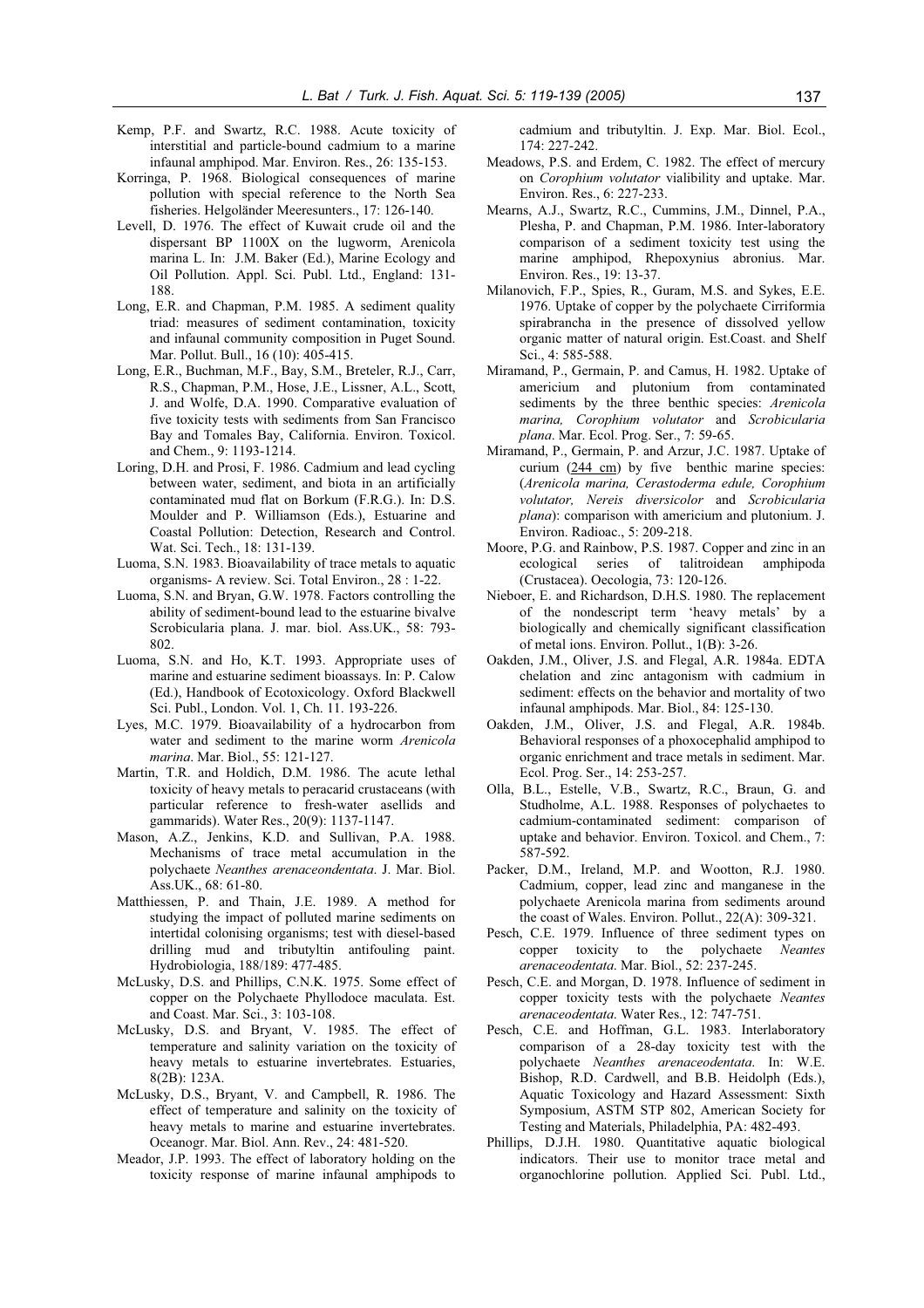London.

- Phillips, D.J.H. 1995. The chemistries and environmental fates of trace metals and organochlorines in aquatic ecosystems. Mar. Pollut. Bull., 31(4-12): 193-200.
- Phillips, D.J.H. and Rainbow, P.S. 1994. Biomonitoring of trace aquatic contaminants. Environmental Management Series, Chapman and Hall, London, 371 pp.
- Prouse, N.J. and Gordon, D.C. Jr. 1976. Interaction between the deposit feeding polycahaete *Arenicola marina* and oiled sediment. In: Source, Effects & Sinks of Hydrocarbons in the Aquatic Environment. The American Institute of Biological Sciences. Proc. Symposium American University, Washington: 407- 422.
- Rainbow, P.S. 1985. Accumulation of Zn, Cu and Cd by crabs and barnacles. Est.Coast. and Shelf Sci., 21: 669-686.
- Rainbow, P.S. 1988. The significance of trace metal concentrations in decapods. Symp. zool. Soc. Lond., 59: 291-313.
- Rainbow, P.S. 1990. Heavy metal levels in marine invertebrates. In: R.W. Furness and P.S. Rainbow (Eds.), Heavy Metals in the Marine Environment. CRS Press, Florida: 67-79.
- Rainbow, P.S. 1993. The significance of trace metal concentrations in marine invertebrates. In: R. Dallinger and P.S. Rainbow (Eds.), Ecotoxicology of metals in invertebrates, Lewis Publ.: 3-23.
- Rainbow, P.S. 1995. Biomonitoring of heavy metal availability in the marine environment. Mar. Pollut. Bull., 31(4-12): 183-192.
- Rainbow, P.S. and Moore, P.G. 1986. Comparative metal analyses in amphipod crustaceans. Hydrobiologia, 141: 273-289.
- Rainbow, P.S., Moore, P.G. and Watson, D. 1989. Talitrid amphipods (Crustacea) as biomonitors for copper and zinc. Est.Coast. and Shelf Sci., 28: 567-582.
- Rainbow, P.S., Phillips, D.J.H. and Depledge, M.H. 1990. The significance of trace metal concentrations in marine invertebrates. A need for laboratory investigation of accumulation strategies. Mar. Pollut. Bull., 21: 321-324.
- Rainbow, P.S. and Phillips, D.J.H. 1993. Cosmopolitan biomonitors of trace metals. Mar. Pollut. Bull., 26: 593-601.
- Rainbow, P.S., Malik, I. and O'Brien, P. 1993. Physicochemical and physiological effects on the uptake of dissolved zinc and cadmium by the amphipod crustacean *Orchestia gammarellus*. Aquatic Toxicology, 25: 15-30.
- Rand, G.M., Wells, P.G. and McCarty, L.S. 1995. Introduction to aquatic toxicology. In: G.M. Rand (Ed.), Fundamentals of aquatic toxicology. Second edition. Effects, environmental fate, and risk assessment. Taylor and Francis Publ., Washington, D.C.: 3-67.
- Ray, S., McLeese, D.W. and Peterson, M.R. 1981. Accumulation of copper, zinc, cadmium and lead from two contaminated sediments by three marine invertebrates. A laboratory study. Bull. Environ. Contam. Toxicol., 26: 315-322.
- Ray, S. and McLeese, D.W. 1983. Factors affecting uptake of cadmium and other metals from marine sediments by some bottom-dwelling marine invertebrates. In: D.R. Kester, B.H. Ketchum, I.W. Duedall and P.K.

Park (Eds.), Wastes in the ocean, Dredged-material disposal in the ocean, 2: 185-197.

- Reish, D.J. 1980. Use of Polychaetous Annelids as test organisms for marine bioassay experiments. In: A.L. Buikema, Jr., and John Cairns, Jr. (Eds.), Aquatic Invertebrate Bioassays. ASTM STP 715. American Society for Testing and Materials: 140-154.
- Reish, D.J. 1993. Effects of metals and organic compounds on survival and bioaccumulation in two species of marine gammaridean amphipod, together with a summary of toxicological research on this group. J. Nat. History, 27: 781-794. Reish, D.J., Piltz, F., Martin, J.M. and Word, J.Q. 1974. Induction of abnormal polychaete larvae by
- heavy metals. Mar. Pollut. Bull., 5: 125-126. Reish, D.J., Martin, J.M., Piltz, P.M. and Word, J.Q. 1976. The effect of heavy metals on laboratory populations of two polychaetes with comparisons to the water quality conditions and standards in Southern California marine waters. Water Res., 10: 299-302.
- Reish, D.J. and Carr, R.S. 1978. The effect of heavy metals on the survival, reproduction, development, and life cycles for two species of polychaetous annelids. Mar. Pollut. Bull., 9: 24-27.
- Renfro, W.C. 1973. Transfer of 65Zn from sediments by marine polychaete worms. Mar. Biol., 21: 305-316.
- Reynoldson, T.B. 1987. Interactions between sediment contaminants and benthic organisms. In: R. Thomas, R. Evans, A. Hamilton, M. Munavar, T. Reynoldson and H. Sadar (Eds.), Ecological effects in situ sediment contaminants, Dr. W. Junk Publ. reprinted from: Hydrobiologia, 149: 53-66.
- Reynoldson, T.B. and Day, K.E. 1993. Freshwater sediments. In: P. Calow (Ed.), Handbook of ecotoxicology. Oxford Blackwell Sci. Publ., London. Vol. 1, Ch. 6. 83-100.
- Roddie, B., Kedwards, T., Ashby-Crane, R. and Crane, M. 1994. The toxicity to *Corophium volutator* (Pallas) of beach sand contaminated by a spillage of crude oil. Chemosphere, 29(4): 719-727.
- Rubinstein, N.I. 1979. A benthic bioassay using time-lapse photography to measure the effect of toxicants on the feeding behavior of lugworms (Polychaeta: behavior of lugworms (Polychaeta: Arenicolidae). In: W.B. Vernberg, A. Calabrese, F.P. Thurberg and F.J. Vernberg (Eds.), Marine pollution: functional responses. Academic Press, Inc. London Ltd., London: 341-351.
- Rubinstein, N.I., D'Asaro, C.N., Sommers, C. and Wilkes, F.G. 1980. The effect of contaminated sediments on representative estuarine species and developing benthic communities. In: R.A. Baker (Ed.), Contaminants and sediments Volume 1, fate and transport, case studies, modelling, toxicity. Ann Arbor Science Publishers, Inc., USA: 445-461.
- Saliba, L.J. and Ahsanullah, M. 1973. Acclimation and tolerance of *Artemia salina* and *Ophryotrocha labronica* to copper sulphate. Mar. Biol., 23: 297-302.
- Salomons, W., de Rooij, N.M., Kerdijk, H. and Bril, J. 1987. Sediment as a source for contaminants? In: R. Thomas, R. Evans, A. Hamilton, M. Munavar, T. Reynoldson and H. Sadar (Eds.), Ecological effects of in situ sediment contaminants.W. Junk Publ. reprinted from: Hydrobiologia, 149: 13-30.
- Schoor, W.P. and Newman, S.M. 1976. The effect of mirex on the burrowing activity of the lugworm (*Arenicola cristata*). Trans. Am. Fish. Soc., 6: 700-703.